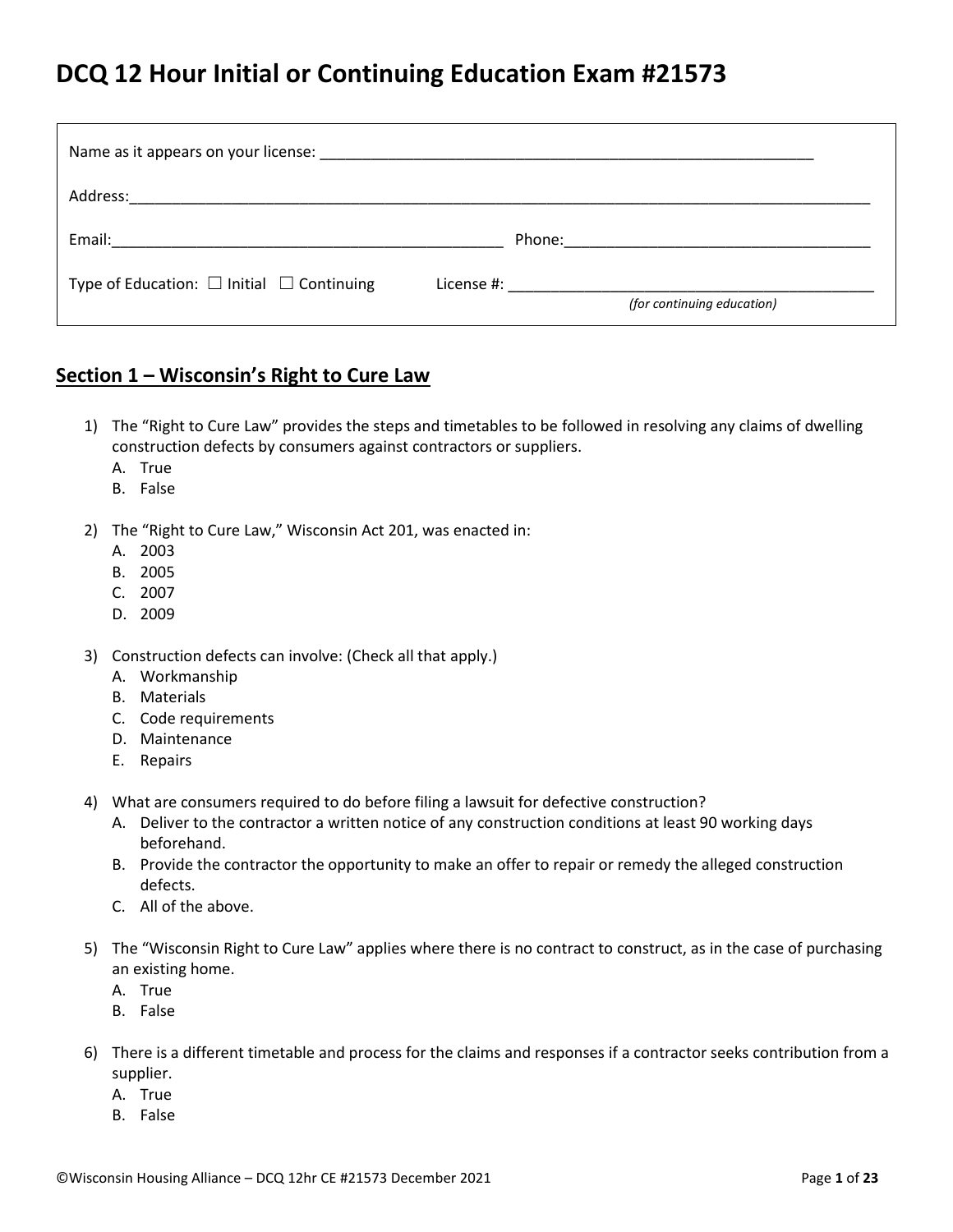- 7) If a claimant has a claim against a window or door supplier or manufacturer, the claimant should contact the supplier to ensure that the supplier received a notice of the claim from the contractor.
	- A. True
	- B. False
- 8) There are six steps in the claim and response interaction between consumers and contractors and suppliers.
	- A. True
	- B. False
- 9) If the claimant rejects the offer, the contractor has ten working days to provide a written supplemental offer or a notice that no additional offer will be made.
	- A. True
	- B. False
- 10) If the claimant has received a supplemental offer from the contractor, the claimant must respond within \_\_\_ working days.
	- A. 5
	- B. 10
	- C. 15
	- D. 20

### **Section 2 – Home Improvement Practices ATCP-110**

- 11) The following are prohibited trade practices regarding production and material representations, that the products or materials to be used in the home improvement:
	- A. Need no periodic repainting, finishing, maintenance, or other service.
	- B. Are of a specific size, weight, grade, or quality, or possess any other.
	- C. Meet or exceed municipal, state, federal, or other applicable standards or requirements.
	- D. Are of sufficient size, capacity, character, or nature to do the job expected or represented.
	- E. All of the above.
- 12) Failing to have available a quantity of the advertised product sufficient to meet reasonably anticipated demands is a prohibited trade practice.
	- A. True
	- B. False
- 13) Bait selling includes the refusal to show, demonstrate, or sell products or materials as advertised, offered, or represented as being for sale.
	- A. True
	- B. False
- 14) Gift offers are never allowed when selling a home.
	- A. True
	- B. False
- 15) A seller can request final payment on a contract before the home improvement is completed.
	- A. True
	- B. False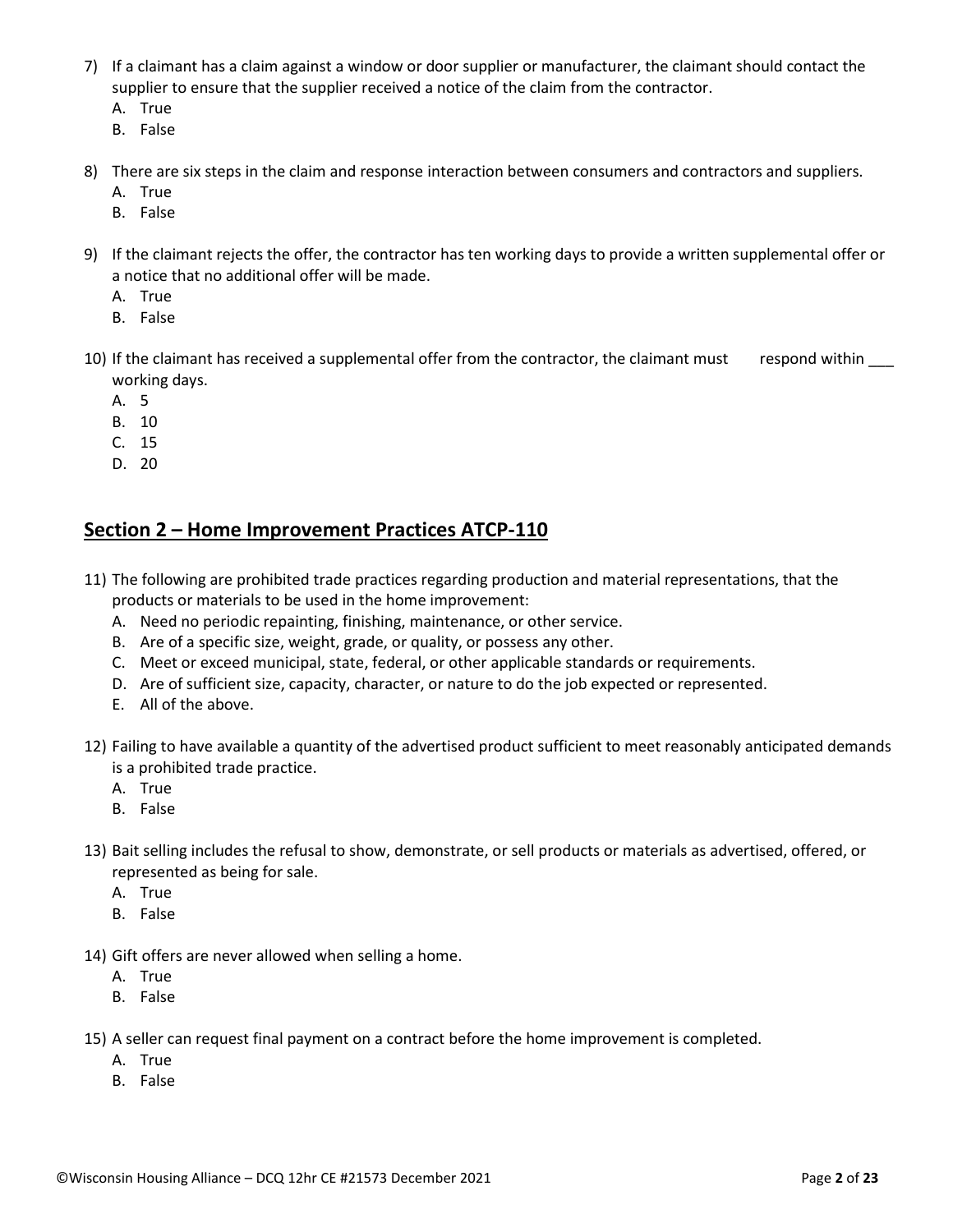- 16) Failure to disclose that the offered or contract price does not include delivery or installation, or that other requirements must be fulfilled by the buyer as a condition to the performance of labor, services, or the furnishing of products or materials at the offered or contract price is a prohibited trade practice.
	- A. True
	- B. False
- 17) Before entering into a home improvement contract, a seller does not have to disclose to a buyer the existence or amount of any financing charges, interest service charges, credit investigation costs, building or installation permit fees, or other costs or charges to be paid by the buyer.
	- A. True
	- B. False
- 18) Prohibited price and financing trade practices include: (Circle all that apply.)
	- A. Misrepresent to a prospective buyer that an introductory, confidential, close-out, going out of business, factory, wholesale, or any other special price or discount is being given, or that any other concession is made because of materials left over from another job, a market survey, or test, or any other reason.
	- B. Misrepresent that any person, firm, or organization, whether or not connected with the seller, is especially interested in seeing that the prospective buyer gets a bargain, special price, discount, or any other benefit or concession.
	- C. Lead the prospective buyer into believing that insurance or some other form of protection will not be furnished to relieve the buyer from obligations under the contract if the buyer becomes ill, dies, or is unable to make payments.
	- D. Misrepresent or mislead the buyer into believing that no obligation will be incurred because of the signing of any document, or that the buyer will be relieved of some or all obligations under the contract by the signing of any document.
	- E. All of the above.
- 19) Disclosing that the home improvement contract, promissory note, or other evidence of indebtedness may be assigned or sold to a financial institution or any other third party is a prohibited trade practice.
	- A. True
	- B. False
- 20) Where the buyer requests lien waivers under s. ATCP 110.025 (2), failure to give or furnish to the buyer lien waivers in writing from all contractors, subcontractors, and material suppliers at, or prior to, the time final payment is made on the home improvement contract is a prohibited trade practice.
	- A. True
	- B. False
- 21) Delivering materials, beginning work, or using any other tactic to pressure the buyer into a home improvement contract, or making any claim or assertion that a binding contract has been agreed upon where no final agreement or understanding exists are all prohibited trade practices.
	- A. True
	- B. False
- 22) The following are prohibited trade practices regarding interference with competitors: (Check all that apply.)
	- A. Making false or derogatory statements about any competitor, the competitor's equipment, products or materials, workmanship, performance, reputation or responsibility.
	- B. Misrepresenting that the work of a competitor was performed by the seller.
	- C. Misrepresenting that the seller's products, materials, or workmanship are equal or better than those of a competitor.
	- D. Use or imitate the trademarks, trade names, labels, or other distinctive marks of a competitor.
	- E. All of the above.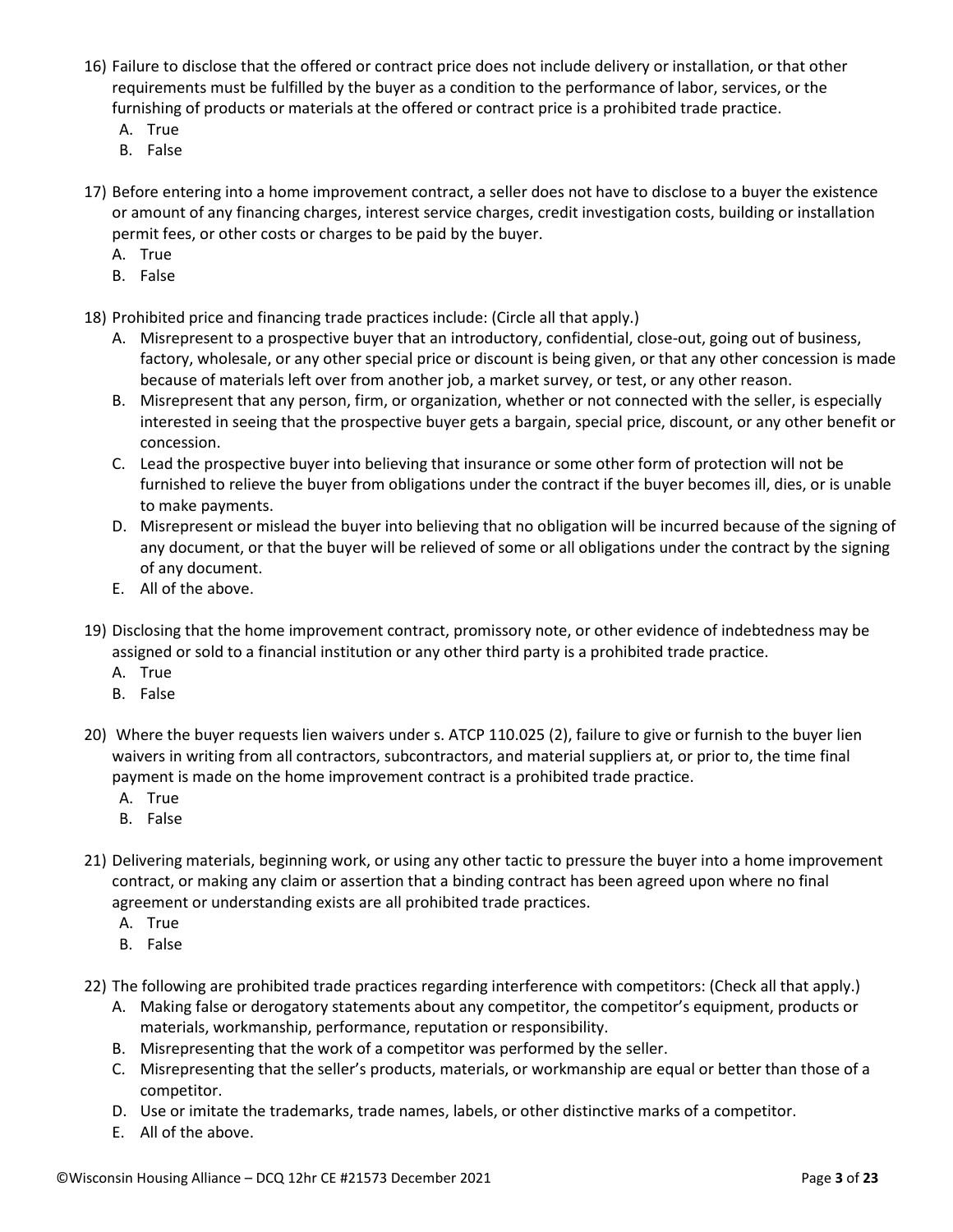- 23) The following are prohibited trade practices regarding sales representations: (Check all that apply.)
	- A. Misleading the buyer into believing that a purchase will aid or help some public, charitable, religious, welfare, or veteran's organization.
	- B. Failure to make any statement of fact, qualification, or explanation if the omission of such statement, qualification, or explanation causes an advertisement, announcement, statement, or representation to be false, deceptive, or misleading.
	- C. Misrepresent that the customer's present equipment, material, product, home, or part thereof, is dangerous or defective, or in need of repair or replacement.
	- D. All of the above.
- 24) It is not legal to use any home improvement contract payment, received from a buyer prior to the completion of a home improvement, for any purpose other than to provide materials or services for the home improvement.
	- A. True
	- B. False
- 25) A seller can never substitute products or materials for those specified in the home improvement contract, or for those which the seller represented would be used in the home improvement.
	- A. True
	- B. False
- 26) The seller cannot act on alterations to the contract that are verbally authorized by the buyer; any alterations to the contract must be in writing.
	- A. True
	- B. False
- 27) The seller may act on alterations to the contract that are verbally authorized by the buyer as long as the alteration does not represent any additional cost to the buyer or a decrease in the value of the materials used or the services provided, and the seller maintains documentation of the verbal authorization.
	- A. True
	- B. False
- 28) A seller must provide notice to a buyer that the buyer may request written lien waivers from all contractors, subcontractors, and material suppliers at, or prior to, the time any payment is made on the home improvement contract.
	- A. True
	- B. False
- 29) Lien waiver notices must be in writing and consist of the following, word-for-word statement: *Notice of Consumer's Right to Receive Lien Waivers*

*If a consumer requests lien waivers, a seller of home improvement services must provide lien waivers from all contractors, subcontractors, and material suppliers. This Wisconsin law protects consumers from having liens filed against their property. Lien waivers prevent the filing of a lien on your home in the event that a contractor does not pay suppliers or subcontractors.*

- A. True
- B. False
- 30) The Notice of Consumer's Right to Receive Lien Waivers shall be provided as a separate document, written in a clear and conspicuous font, in a format that the buyer can retain.
	- A. True
	- B. False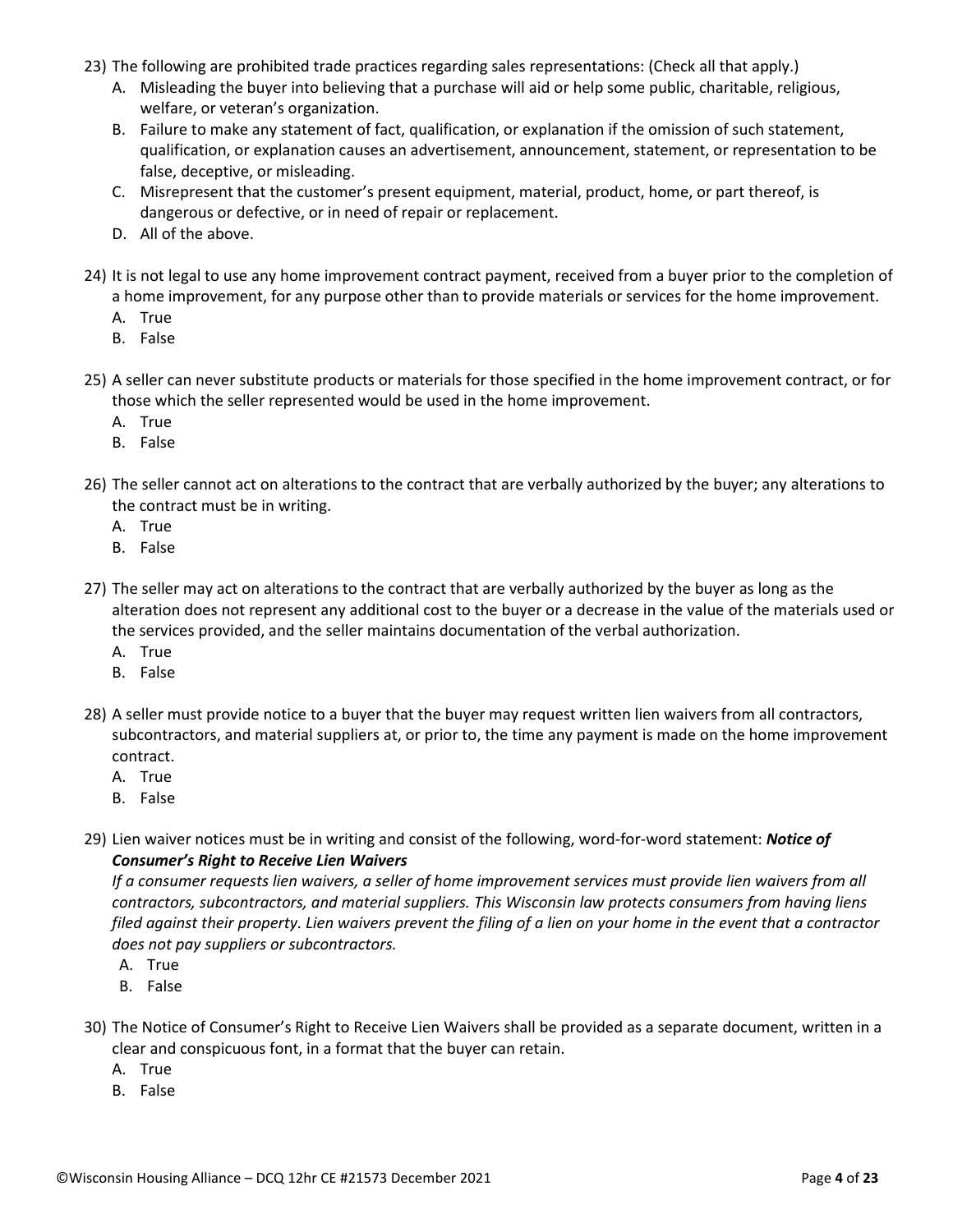- 31) Unless the buyer specifies that the lien waiver request applies only to the final payment, the seller shall provide lien waivers at the time any partial payments are made.
	- A. True
	- B. False
- 32) A seller shall not be responsible for delays in contract performance if the delay was caused by actions or inactions of the buyer; was caused by a destructive act of nature such as a tornado, flood, or fire; or was caused by disruptive civil disorder such as a strike, hostile action, or war.
	- A. True
	- B. False
- 33) Which of the following are acceptable building permit practices? (Check all that apply.)
	- A. No seller may start under a home improvement contract until all required state and local permits have been issued.
	- B. Copies of inspection certificates shall be furnished to the buyer when construction is completed and after final payment is due.
	- C. If the state or local inspector who completed the inspection does not issue an inspection document, the seller may provide a summary of the inspection to the buyer.
	- D. No subprojects of a home improvement contract require state or local permits.
	- E. All of the above.

34) Oral warranties are prohibited.

- A. True
- B. False

35) A manufacturer's product warranty may be provided: (Check all that apply.)

- A. At the time the buyer enters into a home improvement contract.
- B. At the time the product is shipped.
- C. At the time the product is installed.
- D. At the conclusion of the project.
- E. All of the above.
- 36) If a seller warrants any labor, service, product, or material furnished in connection with a home improvement, the warranty shall clearly specify all of the following: (Check all that apply.)
	- A. Any warranty conditions or exclusions.
	- B. Any limitations on the scope or duration of the warranty.
	- C. The time period within which the seller will perform the seller's warranty obligations after the buyer makes a valid warranty claim.
	- D. All of the above.
- 37) Contracts that are initiated by the seller through face-to-face solicitation away from the regular place of business of the seller are not allowed.
	- A. True
	- B. False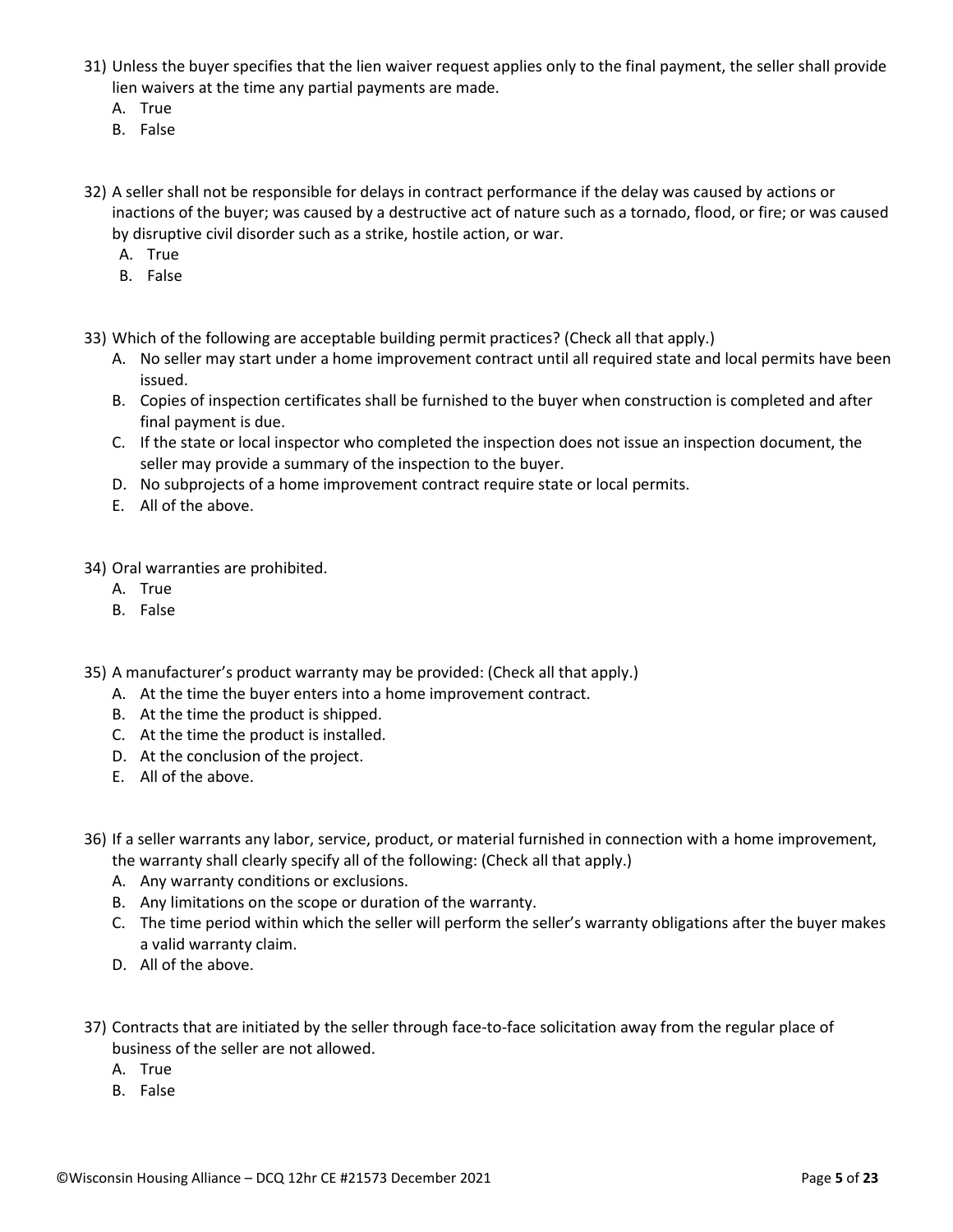- 38) The written contract shall clearly, accurately and legibly set forth all material terms and conditions including: (Check all that apply.)
	- A. The name and address of the seller.
	- B. The name and address of the sales representative or agent who solicited or negotiated the contract for the seller.
	- C. A description of the work to be done and the principal products and materials to be used.
	- D. The price or other consideration to be paid by the buyer, not including finance charges.
	- E. The dates or time period on or within which the work is to begin and be completed by the seller.
	- F. All of the above.
- 39) Before the seller begins work or receives any payment under a written home improvement contract, the seller shall provide the buyer with a copy of the contract.
	- A. True
	- B. False
- 40) If insurance or some other form of protection will be provided as part of the home improvement contract, a copy of the insuring agreement shall be furnished to the buyer before the final payment is due.
	- A. True
	- B. False
- 41) A home improvement contract cannot be sold or assigned without the written consent of the buyer.
	- A. True
	- B. False
- 42) It is not the seller's responsibility to determine if the buyer is able to read and understand the contract.
	- A. True
	- B. False
- 43) If a buyer is blind or unable to read the contract, the written contract shall be read and explained to the buyer by a third party designated by the buyer and having no connection to the seller.
	- A. True
	- B. False
- 44) If a language other than English is primarily used in contract negotiations, the written contract shall be both in English and in the language used to negotiate the contract.
	- A. True
	- B. False
- 45) Liquidated damages for breach of contract by the buyer if made a part of the contract shall not exceed % of the contract price.
	- A. 5%
	- B. 10%
	- C. 15%
	- D. 20%
- 46) Claims and defenses of any buyer against an assignee or transferee under the contract shall be limited to two times the total amount for which the buyer was obligated at the time of entering into the contract.
	- A. True
	- B. False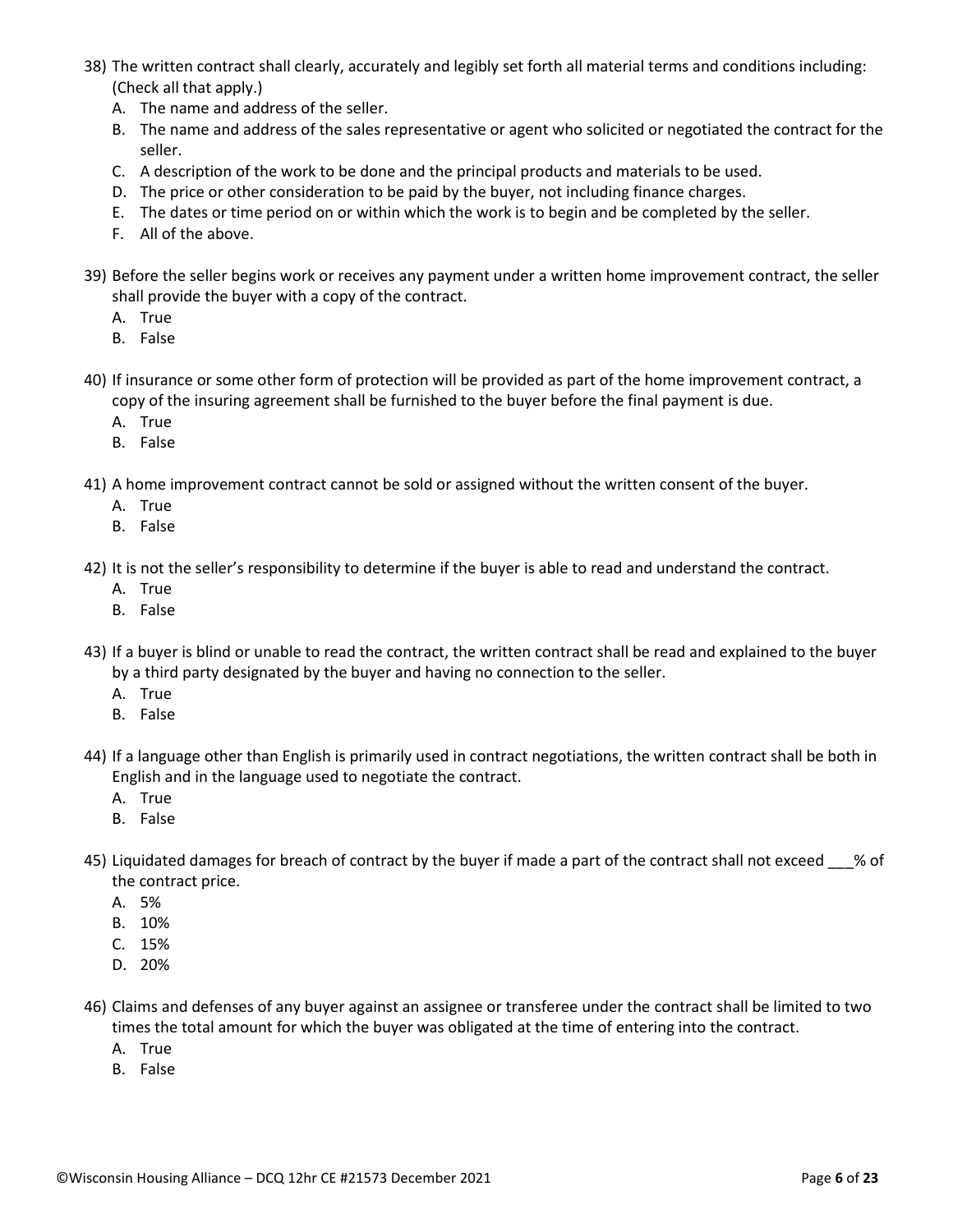- 47) If the conditions under sub. (1) are met, the buyer may do which of the following: (Check all that apply.)
	- A. Cancel the project.
	- B. Demand return of all payments which the seller has not yet expended on the home improvement.
	- C. If the seller has used any of the buyer's payments to purchase materials for the home improvement, demand repayment for those materials in full.
	- D. Demand a written accounting for all payments that the buyer made to the seller. The written accounting shall detail how all payments were used by the seller.
	- E. All of the above.
- 48) When exercising buyer's remedies, the notice can be delivered:
	- A. In person, by electronic mail, or by regular mail with evidence of mailing to the seller's last know address
	- B. In person, by certified mail to the seller's last known address, or by regular mail with evidence of mailing to the seller's last know address
	- C. In person, by certified mail to the seller's last know address, or by electronic mail
- 49) If notice is mailed to the seller, the date on which the post office receives the notice that is sent for delivery is considered the date of service for purposes of sub. (4).
	- A. True
	- B. False
- 50) If the buyer demands the return of payments to which the buyer is entitled under sub. (2)(b), the seller shall return those payments to the buyer within calendar days after the buyer's demand is served on the seller.
	- A. 15
	- B. 20
	- C. 25
	- D. 30
- 51) If the buyer demands delivery of the materials to which the buyer is entitled under sub. (2) (c), the seller shall deliver those materials to the home improvement site within 10 calendar days after the buyer's demand is served on the seller under sub. (3), or within 5 calendar days after the seller receives the materials from the seller's supplier, whichever occurs later.
	- A. True
	- B. False

## **Section 3 – Wisconsin Administration and Enforcement of the Uniform Dwelling Code SPS 320**

- 52) The purpose of the Wisconsin Uniform Dwelling Code (UDC), also referred to as the one- and two-family dwelling code, is to:
	- A. Penalize contractors
	- B. Educate builders
	- C. Establish uniform statewide construction standards for one-and-two family dwellings and modular homes
- 53) The effective date of the one-and-two family dwelling code was June 1, 1980.
	- A. True
	- B. False
- 54) A municipality (city, village, town) may not adopt an ordinance on any subject falling within the scope of the one-and-two family dwelling code for any reason other than non-compliance.
	- A. True
	- B. False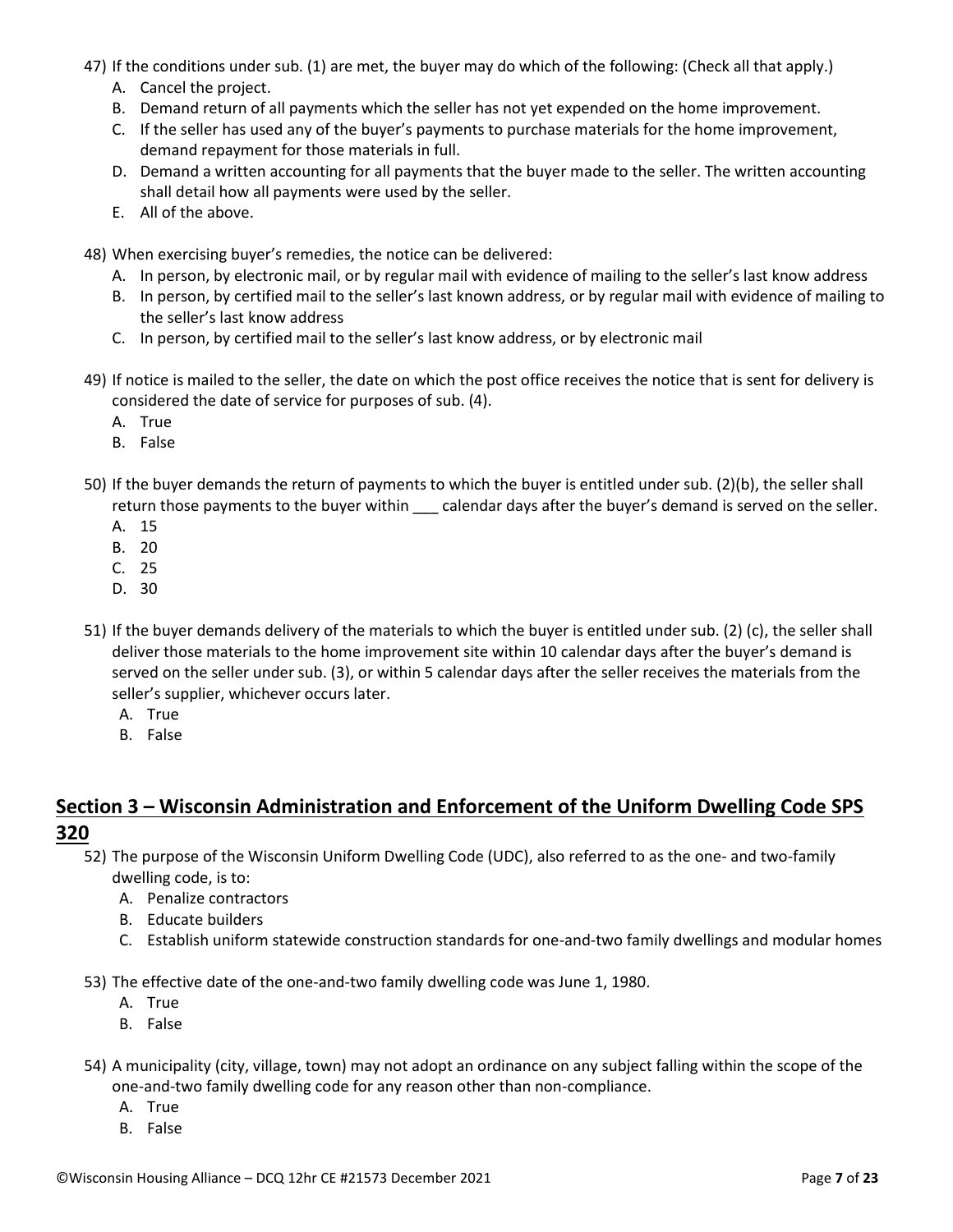- 55) The one-and-two family dwelling code applies to:
	- A. New dwellings built after June 1, 1980
	- B. Additions and alterations to dwellings
	- C. Bed and breakfast establishments
	- D. Change of use to a dwelling of a building previously used as a barn or garage
	- E. Re-use of a dwelling or foundation
	- F. All the above
- 56) The one-and-two family dwelling code applies to detached accessory buildings.
	- A. True
	- B. False
- 57) A detached deck must comply with the one-and-two family dwelling code if it serves as an exit from a dwelling.
	- A. True
	- B. False
- 58) Municipalities that adopt the one-and-two family dwelling code must adopt it in its entirety.
	- A. True
	- B. False
- 59) A WI Uniform Building Permit shall be obtained from the municipality administering and enforcing the code or from a registered inspection agency administering the code.
	- A. True
	- B. False
- 60) How many sets of building plans must be submitted with the building permit application?
	- A. 1
	- B. 2
	- C. 4
- 61) Required plans shall include:
	- A. Site plans
	- B. Floor plans
	- C. Elevations
	- D. All the above
- 62) Building plans do not need to be drawn to scale.
	- A. True
	- B. False
- 63) A person who will not reside in a dwelling must have a dwelling contractor qualifier to apply for a building permit.
	- A. True
	- B. False
- 64) Building permits expire within \_\_\_\_\_\_ months after issuance.
	- A. 12
	- B. 18
	- C. 24
	- D. 36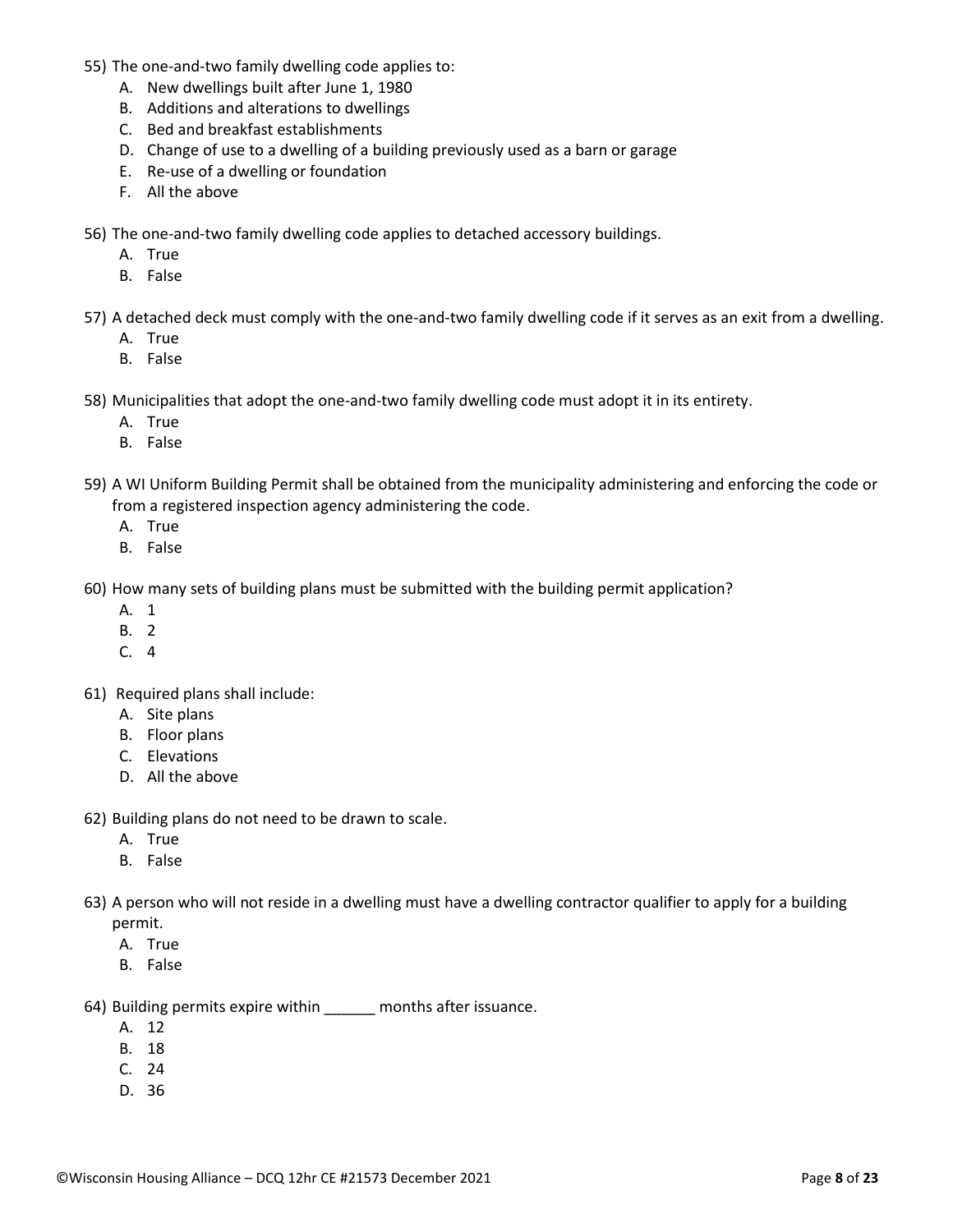- 65) The building permit application must include:
	- A. The name of the WI Master Plumber
	- B. The license number of the WI Master Plumber
	- C. Both
- 66) The issued building permit must be posted:
	- A. At the driveway entrance to the building site
	- B. In the basement of the dwelling
	- C. In a conspicuous place at the dwelling site
- 67) A denial of a building permit must be sent to:
	- A. The permit applicant
	- B. The owner
	- C. Both
- 68) If a building permit is denied, there must be a written statement specifying the reason for denial sent within 10 business days.
	- A. True
	- B. False
- 69) Building inspectors are not required to be certified.
	- A. True
	- B. False
- 70) An inspector has \_\_\_\_\_\_\_\_\_business days following the day of notification to complete the inspection otherwise construction activities may continue.
	- A. 2
	- B. 4
	- C. 6

71) Inspection types include:

- A. General
- B. Erosion control
- C. Foundation excavation
- D. Foundation reinforcement
- E. Foundation
- F. Rough
- G. Insulation
- H. Final
- I. All the above
- 72) Residents may occupy a home if the final inspection has not been completed by the end of the the day following the day of notification.
	- A. 5
	- B. 7
	- C. 10
- 73) Upon finding a noncompliance, the municipality or authorized UDC inspection agency enforcing the code shall notify:
	- A. The applicant of record
	- B. The owner
	- C. Both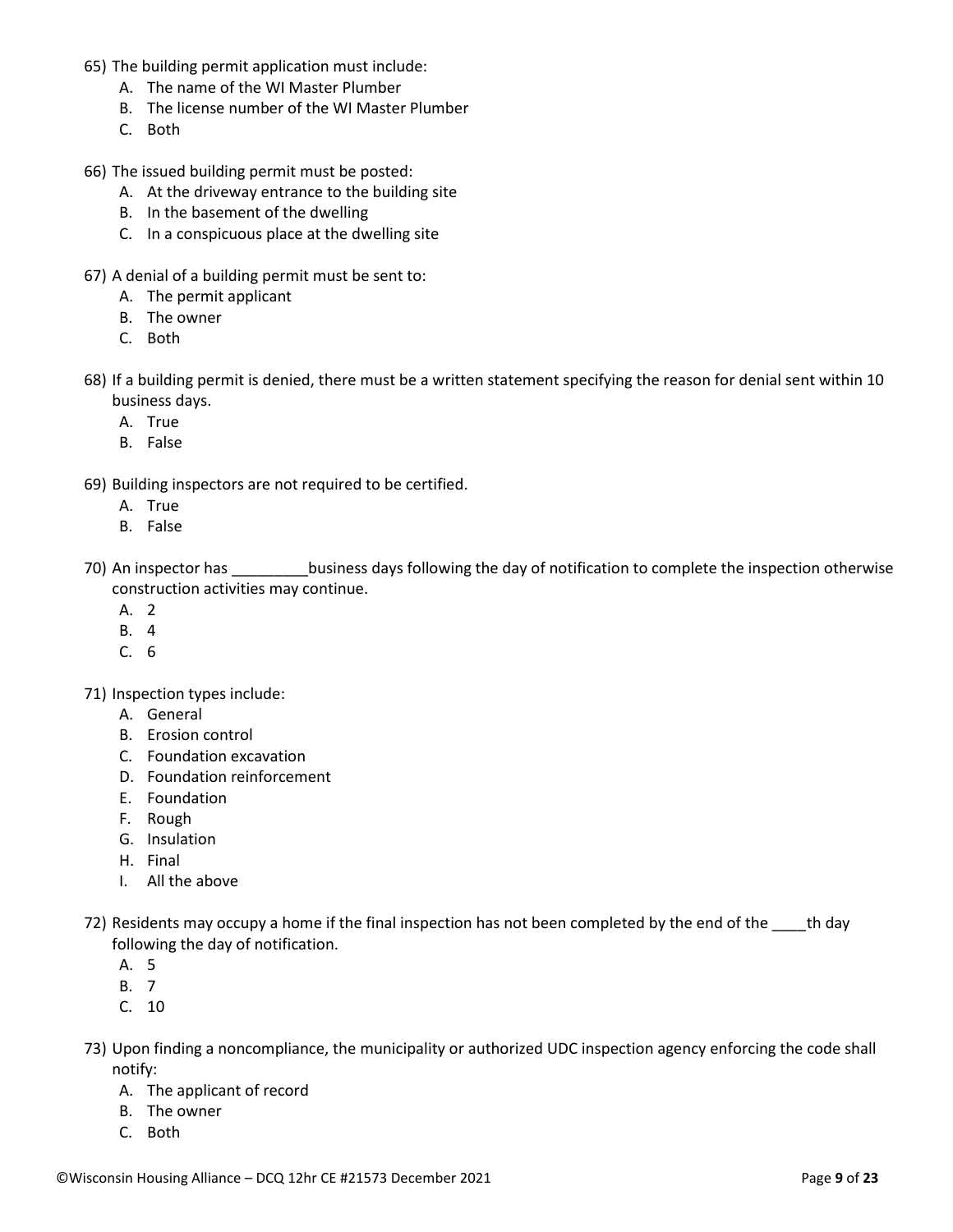- 74) No person shall construct or alter any dwelling in violation of any of the provisions of the code. Each day a violation occurs, penalties for violations range from:
	- A. \$25-\$500
	- B. \$500-\$1000
	- C. \$750-\$1500

### **Section 4 – Construction Standards SPS 321**

- 75) There are two roof load zones for the state of Wisconsin.
	- A. True
	- B. False
- 76) Every dwelling shall be designed and constructed to support the actual:
	- A. Dead load
	- B. Live load
	- C. Wind load
	- D. All the above
- 77) A dwelling being constructed in Lincoln County, Wisconsin must be designed and built with a minimum roof load capacity of:
	- A. 30 P.S.F.
	- B. 40 P.S.F.
- 78) A dwelling being constructed in La Crosse County, Wisconsin must be designed and built with a minimum roof load capacity of:
	- A. 30 P.F.S.
	- B. 40 P.F.S.

79) Dwelling units must have a minimum of exits from the first floor.

- A. 1
- B. 2
- C. 3

80) Basements and ground floors shall have at least exits.

- A. 0
- B. 1
- C. 2

81) Basement or ground floor sleeping areas shall have at least 2 exits that are either:

- A. A door to the exterior of the dwelling
- B. A stairway or ramp that leads to the floor above
- C. A stairway that leads to the garage provided the garage has an exit door other than the overhead door.
- D. A proper egress window
- E. All of the above

82) All exit doors shall be openable from the interior of the home without the use of a key.

- A. True
- B. False

83) Hallways shall be \_\_\_\_\_\_ inches clear width.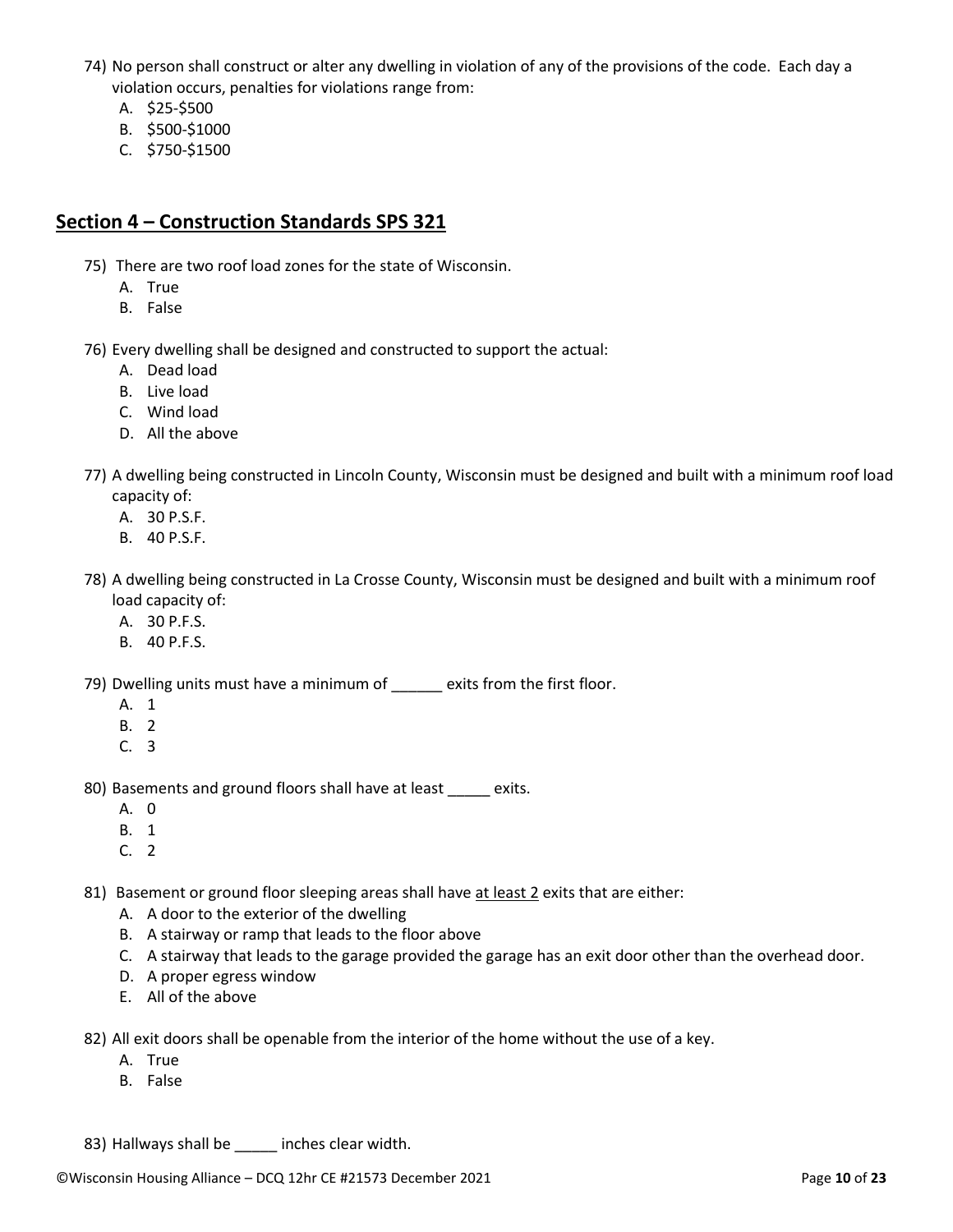- A. 28
- B. 30
- C. 36
- 84) Stairways shall measure at lease inches in width.
	- A. 24
	- B. 32
	- C. 36

85) Stairway risers may not exceed \_\_\_\_\_ inches in height measured vertically from tread to tread.

- A. 7
- B. 8
- C. 9
- 86) Rectangular stair treads shall have minimum tread depth of \_\_\_\_\_ inches measured horizontally from nosing to nosing.
	- A. 7
	- B. 9
	- C. 10

87) Stairways shall have a minimum headroom clearance of 76 inches.

- A. True
- B. False

88) A flight of stairs with more than \_\_\_\_\_risers shall have at least one handrail the full length of the flight.

- A. 2
- B. 3
- $C.4$
- 89) Guards shall be provided on all open sides of stairs consisting of more than 3 risers and on all open sides of areas that are elevated more than \_\_\_\_\_\_inches above the floor or exterior grade.
	- A. 18
	- B. 20
	- C. 24
- 90) Handrails and guards shall be designed and constructed to withstand a subsequent load applied in any direction.
	- A. 200
	- B. 300
	- C. 400

91) The clearance between a handrail and the wall surface shall be at least \_\_\_\_\_\_ inches.

- A. 1
- B. 1.5
- C. 2

92) The exterior landing, platform or sidewalk at an exterior doorway shall be:

- A. Located a maximum of 8 inches below the interior floor elevation
- B. Be sloped away from the doorway at a minimal rate that ensures drainage
- C. Have a length of at least 36 inches in the direction of travel out of the dwelling
- D. All the above
- 93) A proper slope for a ramp shall not have a gradient greater than 1 in 8 or one foot of rise in 8 feet of run. A. True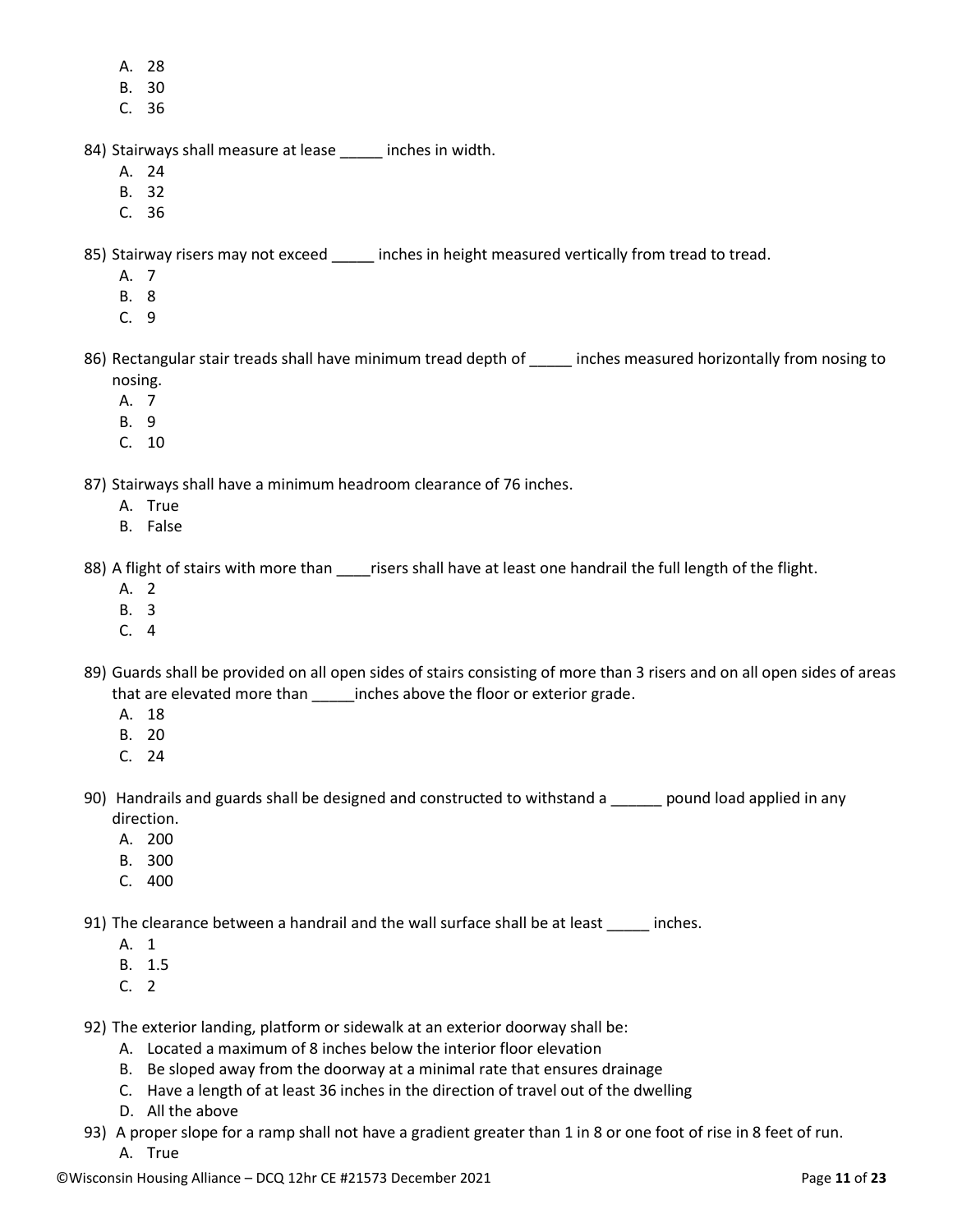B. False

94) Each habitable room shall be provided with natural light by means of entity openings.

- A. 24 X 24 "
- B. Glazed
- C. Light box

95) Natural ventilation shall be provided to each habitable room by means of **with the same of the same of the s** 

- A. Openable doors
- B. Skylights
- C. Windows
- D. Any of the above
- 96) All exhaust ventilation shall terminate \_\_\_\_\_\_\_\_\_\_\_\_\_\_\_\_.
	- A. In the basement
	- B. Outside the building
	- C. In the attic
- 97) With few exceptions, all habitable rooms, kitchens, hallways, bathrooms and corridors shall have a ceiling height of at least \_\_\_\_\_ feet.
	- A. 7
	- B. 8
	- C. 8.5
- 98) Attics with 150 or more square feet of area and 30 or more inches of clear height between the top of the ceiling framing and the bottom of the rafter or top truss chord framing shall be provided with an access opening of at least 14 by 24 inches, accessible from inside the structure.
	- A. True
	- B. False

99) In general, attached garages shall have a \_\_\_\_\_\_\_-hour fire-resistive construction.

- A. ½
- B. ¾
- C. 1

100) Fire rated construction shall protect the dwelling from an \_\_\_\_\_\_\_\_\_\_\_.

- A. Internal fire source
- B. Exterior fire source
- C. Internal and external fire source
- 101) Between a dwelling and a detached garage, fire rated construction may be in either facing wall.
	- A. True
	- B. False

102) For fire separation between two dwellings, the fire rated construction shall be on both facing walls.

- A. True
- B. False

103) Fire rated construction for a wall facing a detached garage is a \_\_\_\_\_ hour wall.

- A. 1/3
- B. ½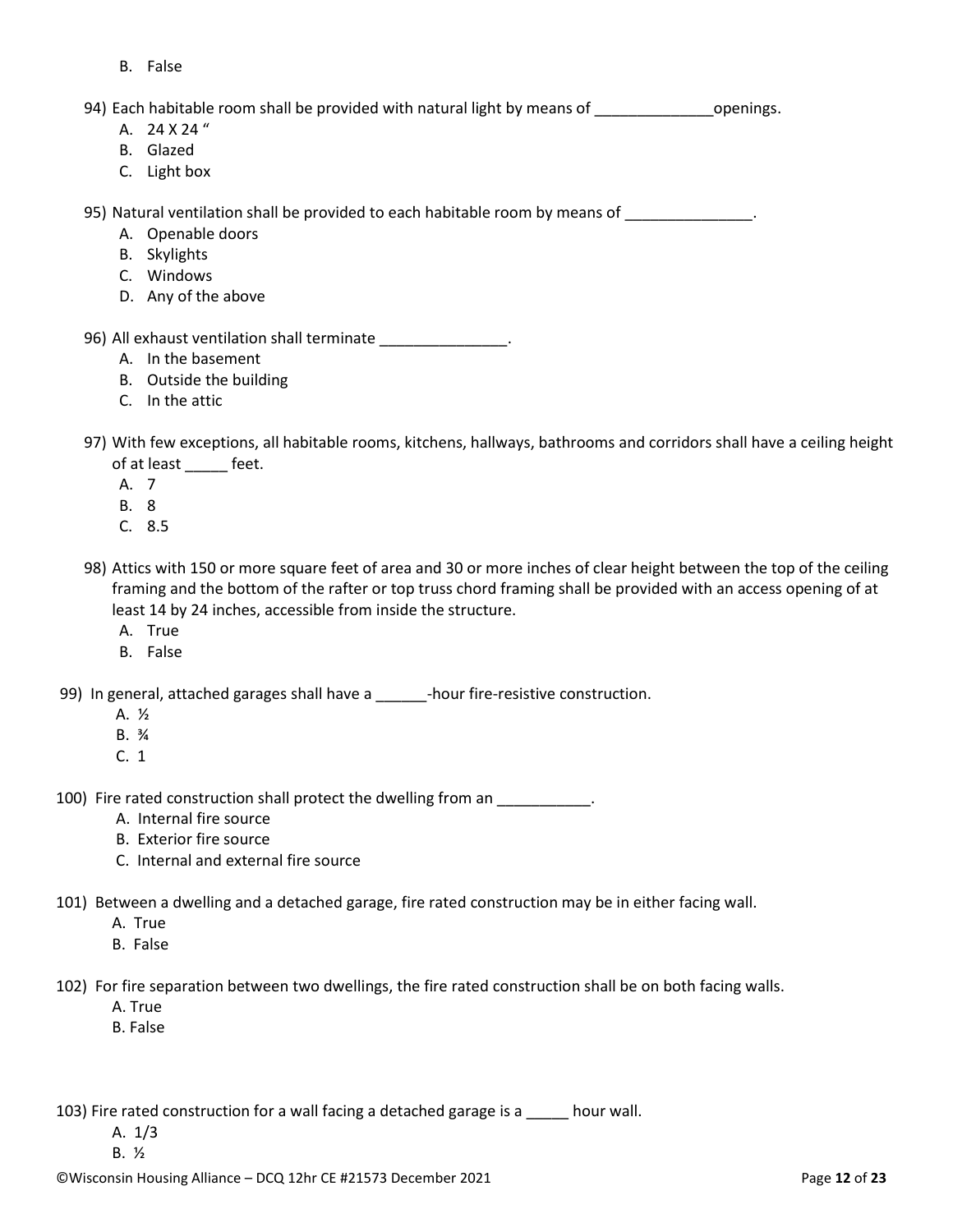C. ¾

D. 1

104) Fire separation distance between a dwelling and the property line of 3 feet or more means that fire rated construction is not required.

A. True

B. False

105) One layer of 5/8-inch Type X gypsum drywall on the garage side of the separation wall or ceiling is one example of fire rated construction.

A. True

B. False

106) Two layers of  $\frac{1}{2}$ -inch gypsum drywall on the garage side of the separation wall or ceiling is an example of fire rated construction.

A. True

B. False

107) When considering the prior methods above, drywall joints must be taped or sealed and joints must be fitted so that the gap is no more than 1/20-inch with joints backed by either solid wood or another layer of drywall such that the joints are staggered.

A. True

B. False

108) The door and frame assembly between the dwelling unit and an attached garage shall be labeled by an independent testing agency as having a minimum fire-resistive rating of 20 minutes.

- A. True
- B. False

109) A window can be installed in a fire rated door.

A. No glazing may be installed in any door required under this section.

- B. Any glazing may be installed in any door required under this section.
- C. A window can be installed in a fire rated door only if allowed by the door's listing.

110) Acceptable draft stopping materials for concealed roof spaces and attics include:

- A. 3/8-inch wood structural panel
- B. ½ -inch gypsum board
- C. Both A & B

111) Smoke detectors must be  $\blacksquare$ 

- A. Listed
- B. Labeled
- C. Both

112) Smoke detectors shall be installed inside each sleeping room.

- A. True
- B. False

113) If a home has electricity, smoke detectors shall be interconnected so that activation of one detector will cause activation of all detectors.

- A. True
- B. False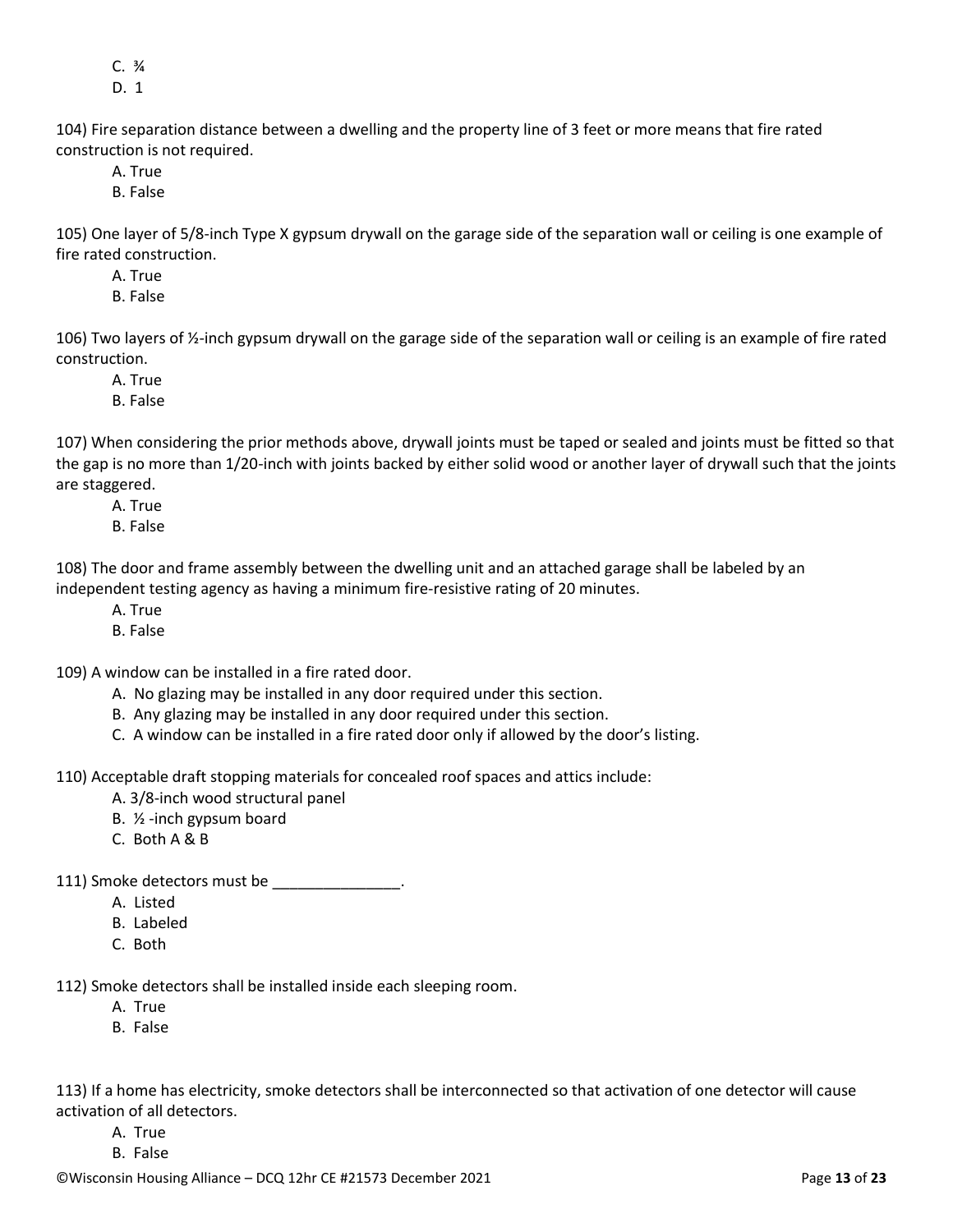114) Carbon monoxide alarms are not required to be installed in new construction single family homes.

- A. True
- B. False

115) On floor levels that contain one or more sleeping areas, a carbon monoxide alarm shall be installed outside of the sleeping area, within feet of the centerline of the door opening to any sleeping area and in an exit path from the sleeping area.

- A. 10
- B. 15
- C. 21

116) To protect wood, the wood shall be labeled and pressure treated with preservatives in accordance with a standard.

- A. UL
- B. AWPA
- C. ANSI
- D. NFPA

117) Which condition listed below requires preserved wood?

A. Resting directly upon or embedded in earth.

B. Floor joists exterior to the dwelling that are within 18 inches above exterior grade, unless protected with a moisture barrier.

- C. Girders that span directly over and within 12 inches of earth.
- D. Any structural part of an outdoor deck, including the decking.
- E. All of the above

118) Preserved wood is required for girders that span directly over and within 12 inches of earth.

- A. True
- B. False

119) Which species of wood is NOT considered by the department to be naturally decay-resistant?

- A. Redwood
- B. Chestnut
- C. Yellow Oak
- D. Cedar

120) Foam plastic insulation shall have a flame-spread rating of or less.

- A. 50
- B. 75
- C. 78
- D. 85

121) Foam plastic insulation shall have a smoke-developed rating of \_\_\_\_\_\_ or less.

- A. 75
- B. 200
- C. 400
- D. 450

122) Foam plastic insulation can be separated from the interior of the dwelling by 3/8th -inch gypsum wallboard.

- A. True
- B. False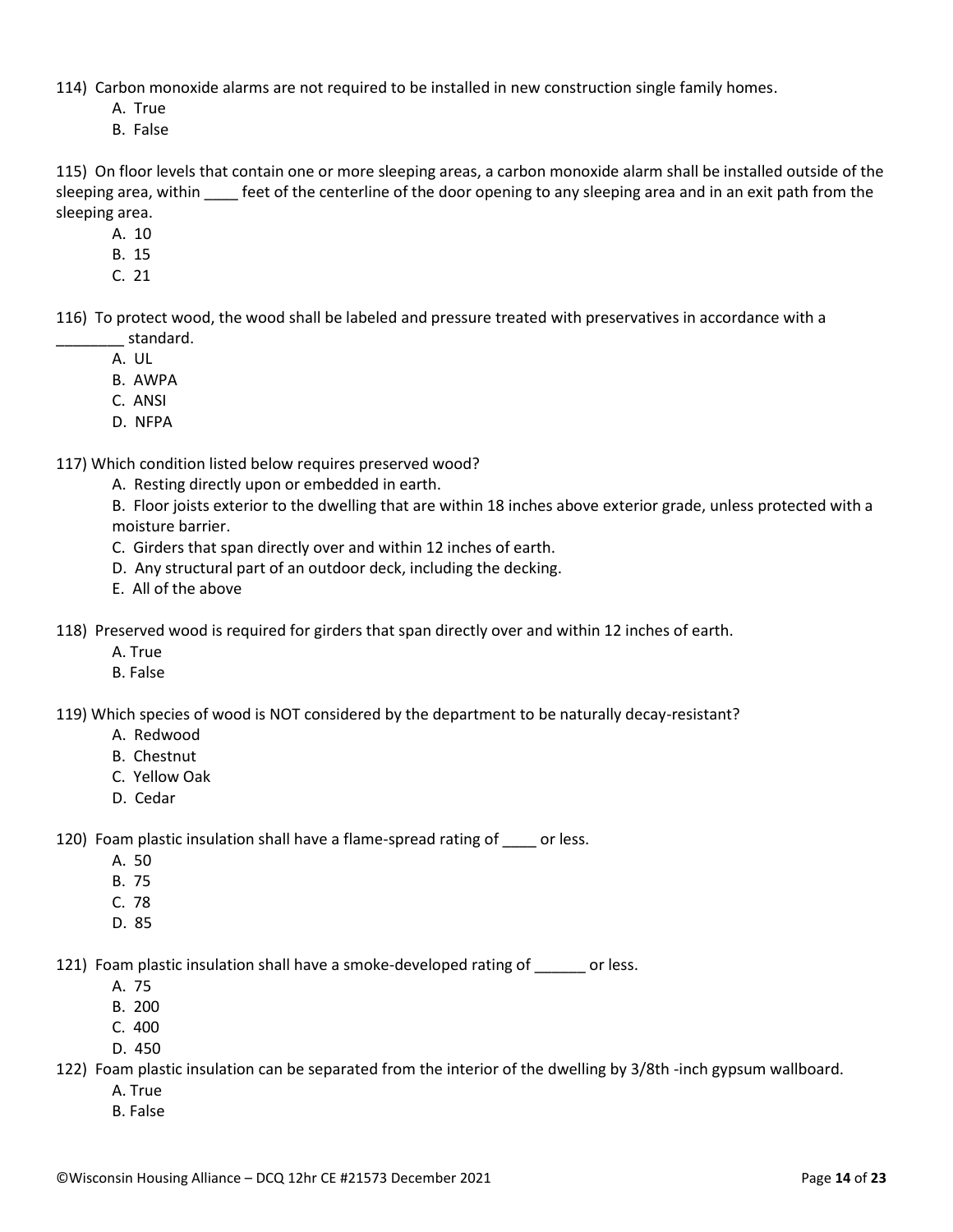123) Foam plastic insulation shall be separated from the interior of the dwelling by  $\frac{1}{2}$ -inch nominal wood structural panel.

A. True

B. False

124) Foam plastic insulation shall be separated from the interior of the dwelling by a product or material shown by an independent laboratory to limit the temperature rise on the unexposed surface to 250°F for 15 minutes when tested in accordance with ASTM E-119.

A. True

B. False

125) Any person making or causing an excavation which may affect the lateral soil support of adjoining property or buildings shall provide at least 30 days written notice to all owners of adjoining buildings of the intention to excavate**.**

A. True

B. False

126) The 30-day time limit means that excavation must wait 30 days unless a waiver is signed by the owner(s) of the adjoining properties.

A. True

B. False

127) If the excavation is made to a depth of 12 feet or less below grade, the person making or causing the excavation shall not be responsible for any necessary underpinning or extension of the foundations of any adjoining buildings**.**

- A. True
- B. False

128) Once the footings have been poured, no excavation can be made below the footing and foundation unless provisions are taken to prevent the collapse of the footing or foundation.

- A. True
- B. False

129) All footings shall be located on undisturbed or compacted soil, free of organic material, unless the footings are reinforced to bridge poor soil conditions.

- A. True
- B. False

130) Footings are required for dwellings and  $\qquad \qquad$ .

- A. Detached structures
- B. Attached structures
- C. Garages
- D. Sidewalks

131) Footings are designed to transmit and safely distribute the loads to the soil.

- A. True
- B. False
- 132) Which loads are included in determining the footing size?
	- A. Weight of the live load
	- B. Weight of the roof
	- C. Weight of the structural system
	- D. All of the above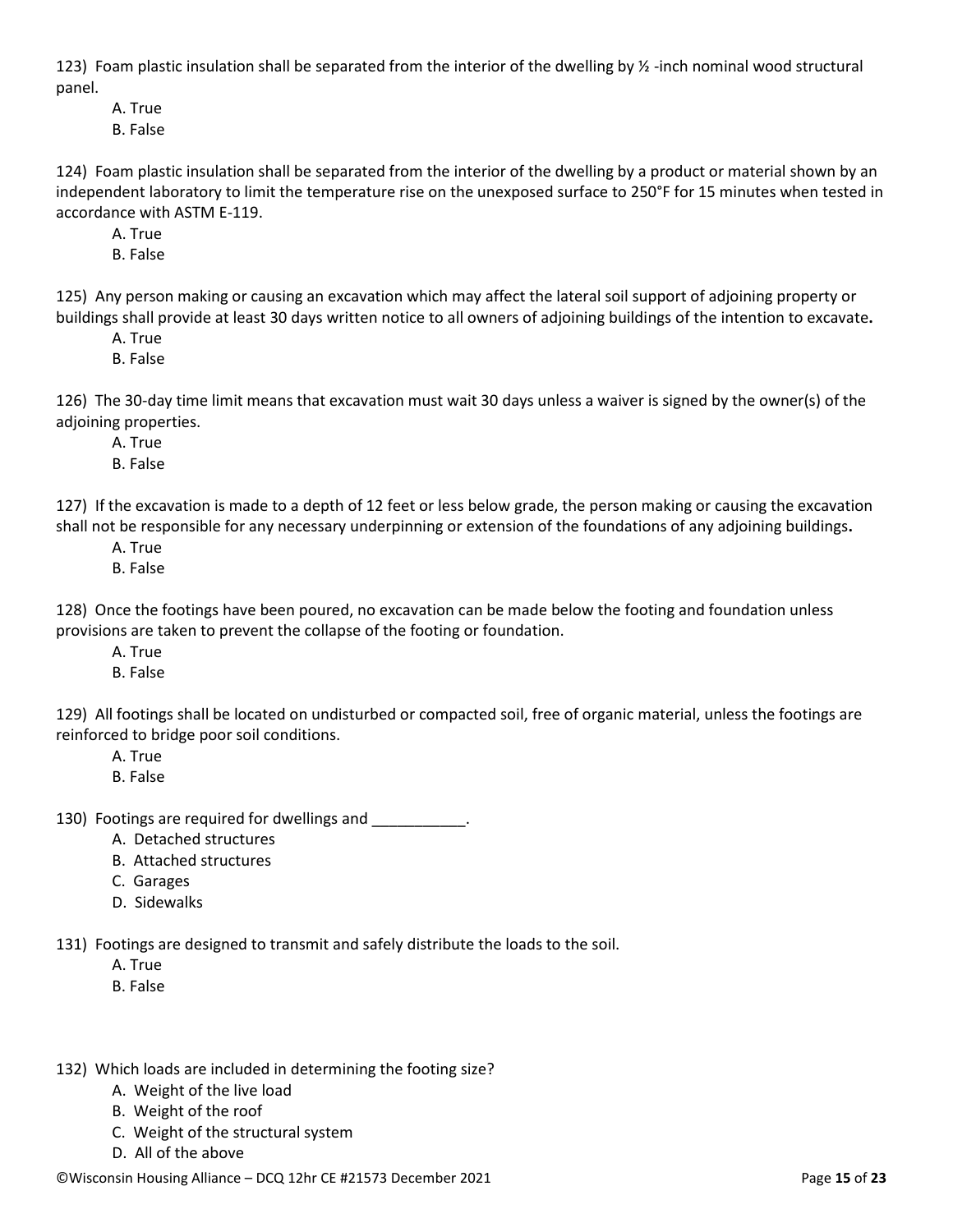133) Footings must be sized to not exceed the allowable material stresses.

- A. True
- B. False

134) The bearing area shall be at least equal to the area required to transfer the loads to the supporting soil without exceeding the frost line.

- A. True
- B. False

135) Structures supported on floating slabs or similar shallow foundations may not be physically attached to structures that are supported by footings that extend below the frost line unless an isolation joint is used between the structures.

- A. True
- B. False

136) The isolation between a structure supported on a floating slab and garage supported by below the frost line piers shall extend for the full height of the structure.

- A. True
- B. False

137) The minimum width of the footing on each side of the foundation wall shall measure at least inches wider than the wall footing constructed of unreinforced concrete.

- A. 2
- B. 3
- C. 4
- D. 6

138) Lintels may be used in place of continuous footings when there is a change in footing elevation.

- A. True
- B. False

139) A horizontal supporting member installed above an opening such as a window or a door that serves to carry the weight of the wall above it is called a \_\_\_\_\_\_\_\_\_\_\_.

- A. Slip joint
- B. Lintel
- C. Pony wall
- D. Column

140) The minimum width and length of column or pier footings shall measure at least feet by feet.

- A. 2 by 2
- B. 3 by 3
- C. 2 by 4
- D. 4 by 4

141) The minimum depth of column or pier footings shall measure at least inches nominal.

- A. 6
- B. 12
- C. 18
- D. 48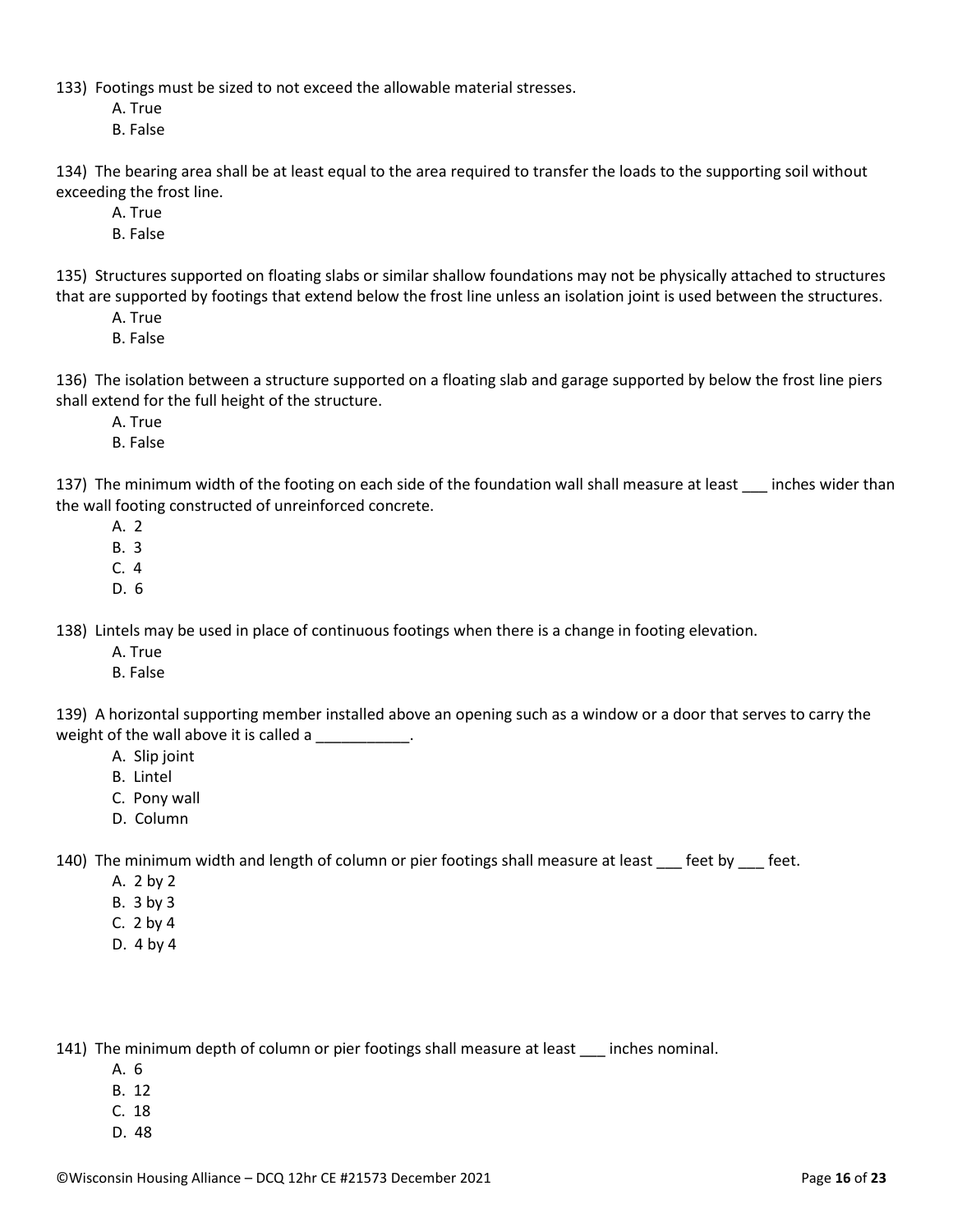142) The minimum width of a trench footing shall be at least \_\_\_ inches nominal.

- A. 6
- B. 8
- C. 12
- D. 18

143) Footing for chimneys or fireplaces shall extend at least inches on each side of the chimney or fireplace.

- A. 2
- B. 4
- C. 6

144) The minimum depth for a chimney's or fireplace's footing shall measure at least \_\_\_ inches nominal.

- A. 8
- B. 10
- C. 12
- D. 14

145) Any dwelling supported on a floating slab on grade shall be designed through structural analysis.

- A. True
- B. False

146) Decks attached to dwellings and detached decks which serve as an exit shall be supported on a structural system designed to transmit and safely distribute the loads to the soil.

- A. True
- B. False

147) Deck footings shall be sized to not exceed the allowable material stresses**.**

- A. True
- B. False

148) The minimum width and length of column or pier footing shall measure at least 2' x 2'.

- A. True
- B. False

149) The bearing area of a deck footing shall be at least equal to the area required to transfer the loads to the supporting soil without exceeding the bearing values of the soil.

- A. True
- B. False

150) No footing or foundation shall be placed on soil with a bearing capacity of less than 2,000 pounds per square foot unless the footing or foundation has been designed through structural analysis.

- A. True
- B. False

151) The soil-bearing values of common soils must be determined by a soils professional.

- A. True
- B. False

152) Stiff clay is a firm inorganic silt with a soil bearing capacity of \_\_\_\_\_\_\_\_\_\_\_.

- A. 2000
- B. 2500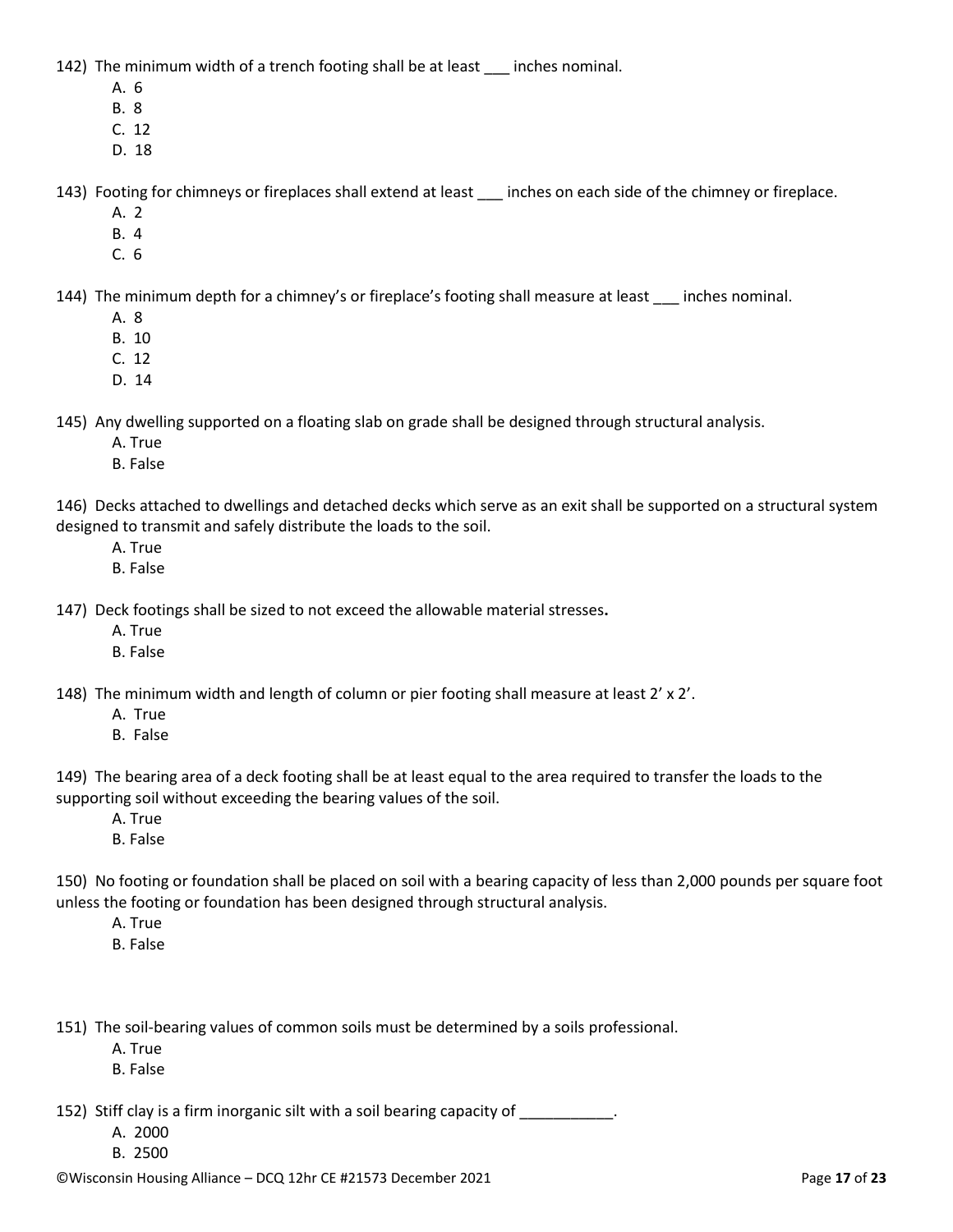- C. 3000
- D. 4000

153) Dense sand and gravel is a very compact mixture of clay, sand and gravel with a soil bearing capacity of

- A. 2000
- B. 2500
- C. 3000
- D. 6000

154) Rock has a soil bearing capacity of \_\_\_\_\_\_\_\_.

- A. 3000
- B. 6000
- C. 8000
- D. 12000

155) If the soil located directly under a footing or foundation overlays a layer of soil having a smaller allowable bearing value, the soil-bearing value shall be used.

- A. Smaller
- B. Larger

156) When requested by the inspector, soil data shall be provided.

- A. True
- B. False

157) The general rule for frost protection is that footings and foundations shall be placed below the frost penetration level or at least 48 inches below adjacent grade, whichever is deeper.

- A. True
- B. False
- 158) Footings may be placed on frozen material.
	- A. True
	- B. False

159) Frost protected shallow foundations shall be designed in accordance with ASCE–32 as adopted in Table 320.24-5.

- A. True
- B. False

160) Footings and foundations may bear directly on bedrock less than 48 inches below adjacent grade provided

\_\_\_\_\_\_\_\_\_\_\_. A. The rock is cleaned of all earth prior to placement.

> B. All clay in crevices of the rock are removed to the level of frost penetration or to 1.5 times the width of the rock crevice, whichever is less.

C. Provisions are taken to prevent water from collecting anywhere along the foundation.

D. All of the above

161) The deciding factor on whether to install a drain tile is whether groundwater occurs above the bottom of the footing.

A. True

- B. False
- 162) A complete drain tile or pipe system includes
	- A. Bleeders connecting the inside tile or pipe to the outside tile.
	- B. The sump pit or crock.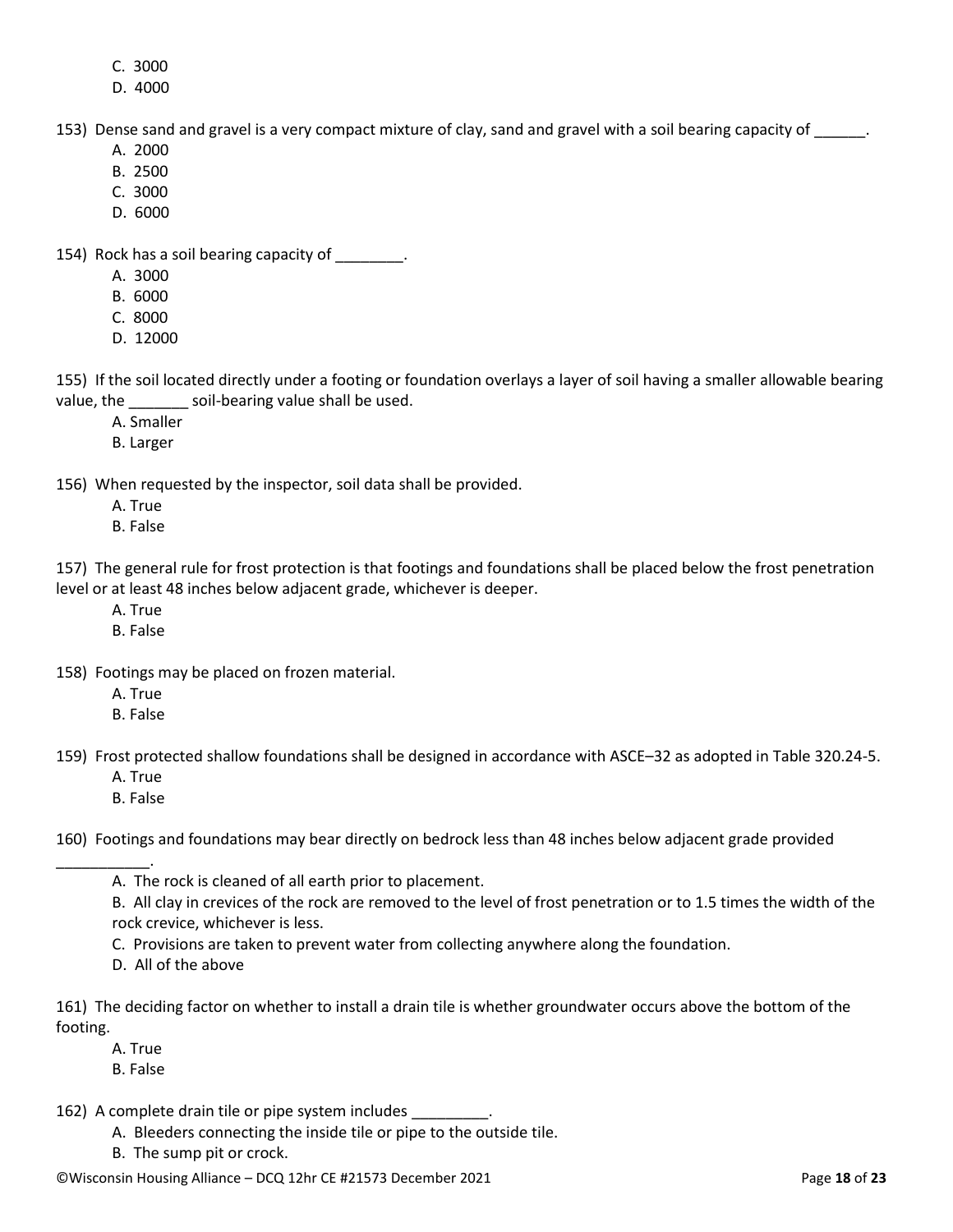- C. A pump or other means of discharge.
- D. All of the above

163) For an alteration to an existing dwelling covered by this code, can a municipality require a complete drain tile or pipe system?

- A. Yes
- B. No

164) May a municipality allow a partial drain tile or pipe systems for new dwellings under construction or existing dwellings?

A. Yes

B. No

165) The basement slab shall be placed on at least \_\_\_ inches of clean graded sand, gravel or crushed stone.

- A. 2
- B. 3
- C. 4
- D. 6

166) Manufactured drainage systems not meeting the requirements of this section shall be submitted to the department for review and approval prior to installation.

- A. True
- B. False

167) In most circumstances, the drain tile or pipe used for foundation drainage shall be at or below the top of the footing.

- A. True
- B. False

168) Drain tile or pipe shall have an inside diameter of at least \_\_ inches.

- A. 2
- B. 3
- C. 4
- D. 6

169) Drain tile or pipe shall have sealed seams and joints to prevent water from entering.

- A. True
- B. False

170) Where individual tiles are used, they shall be laid with 1/8-inch open joints. Joints between tiles shall be covered with a strip of asphalt or tar impregnated felt.

- A. True
- B. False

171) The tile or pipe shall be placed upon at least \_\_\_\_ inches of coarse aggregate and shall be covered on the top and the side facing away from the dwelling with at least 12 inches of coarse aggregate.

- A. 2
- B. 3
- C. 4
- D. 6

172) The coarse aggregate must meet \_\_\_\_\_.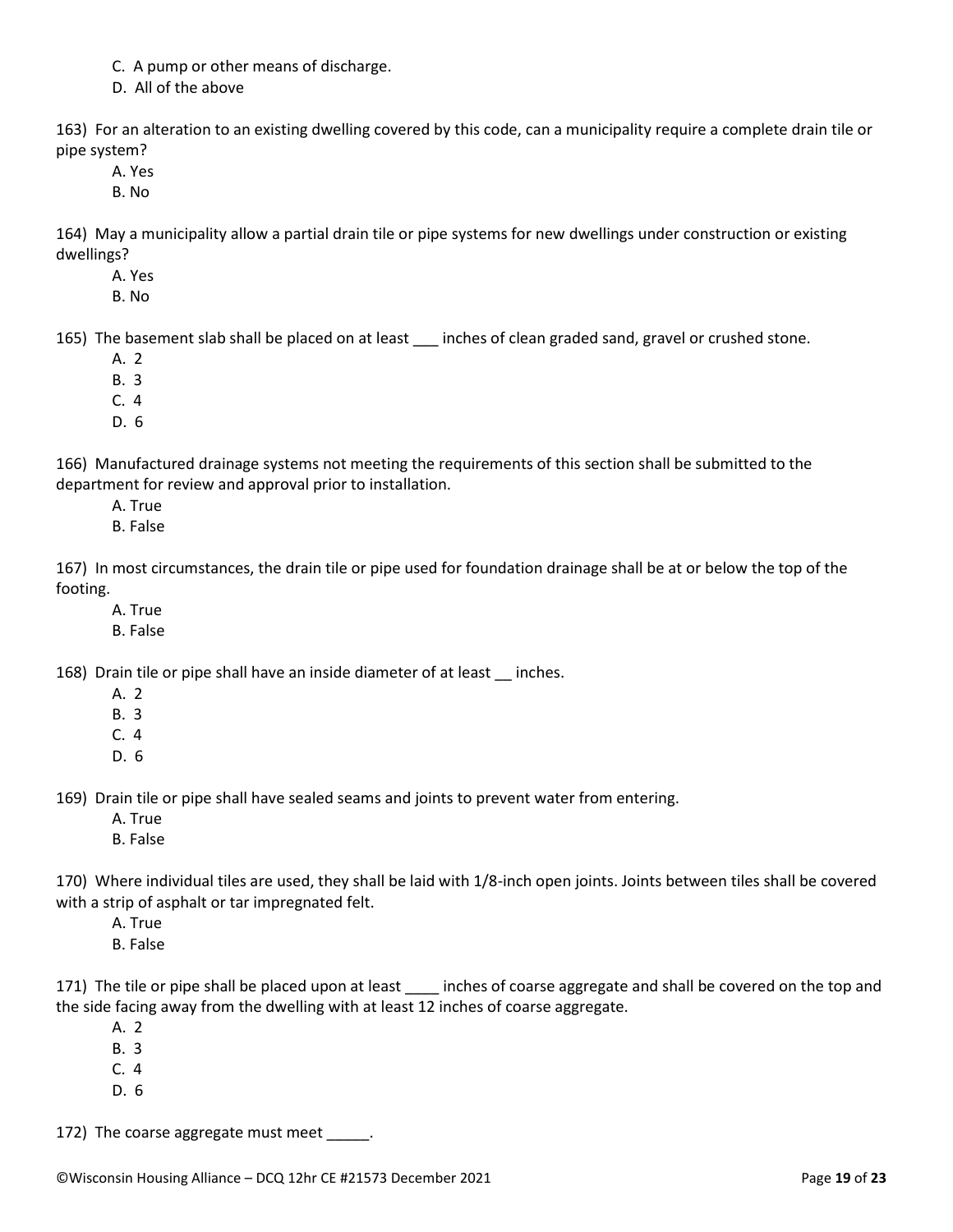- A. 100% of the aggregate must pass a 1-inch sieve.
- B. 90-100% of the aggregate must pass a ¾-inch sieve.
- C. 0-55% of the aggregate must pass a 3/8-inch sieve.
- D. 0-5% of the aggregate must pass a #8 sieve.
- E. All of the above
- 173) How big are the openings on a #8 sieve?
	- A. 0.236 mm or 0.009 inch
	- B. 2.36 mm or 0.09 inch
	- C. 36 mm or 0.9 inch
	- D. 23 mm or 0.9 inch

174) Bleeder tiles or pipes shall be provided at no more than 8-foot intervals to connect the exterior drain tile or pipe to the interior drain tile or pipe.

- A. True
- B. False

175) Bleeder tiles or pipes shall have a minimum interior diameter of inches.

- A. 2
- B. 3
- C. 4

176) Direct connection of the bleeders to the drain tile is required.

- A. True
- B. False

177) The drain tiles or pipe that lead from the footing tiles to the sump pit shall be laid at a grade of at least inch per foot leading to the sump pit.

- A. 1/8
- B. 1/4
- C. ½
- D. Level no pitch permitted

178) The remaining drain tiles or pipe shall be level or graded downward to the line leading to the sump pit.

- A. True
- B. False

179) Drain tiles or pipe shall be connected to the sump pit.

- A. True
- B. False

180) The sump pit shall discharge to natural grade or be equipped with a pump.

A. True

B. False

181) Lateral support such as floor slabs or framing shall be provided at the base of foundation walls.

- A. True
- B. False

182) Structural steel anchor bolts, at least 1/2 inch in diameter, embedded at least inches into the [concrete or] grouted masonry with a maximum spacing of 72 inches and located within 18 inches of wall corners is an allowed method for providing lateral support at the top of a foundation.

A. 5 B. 6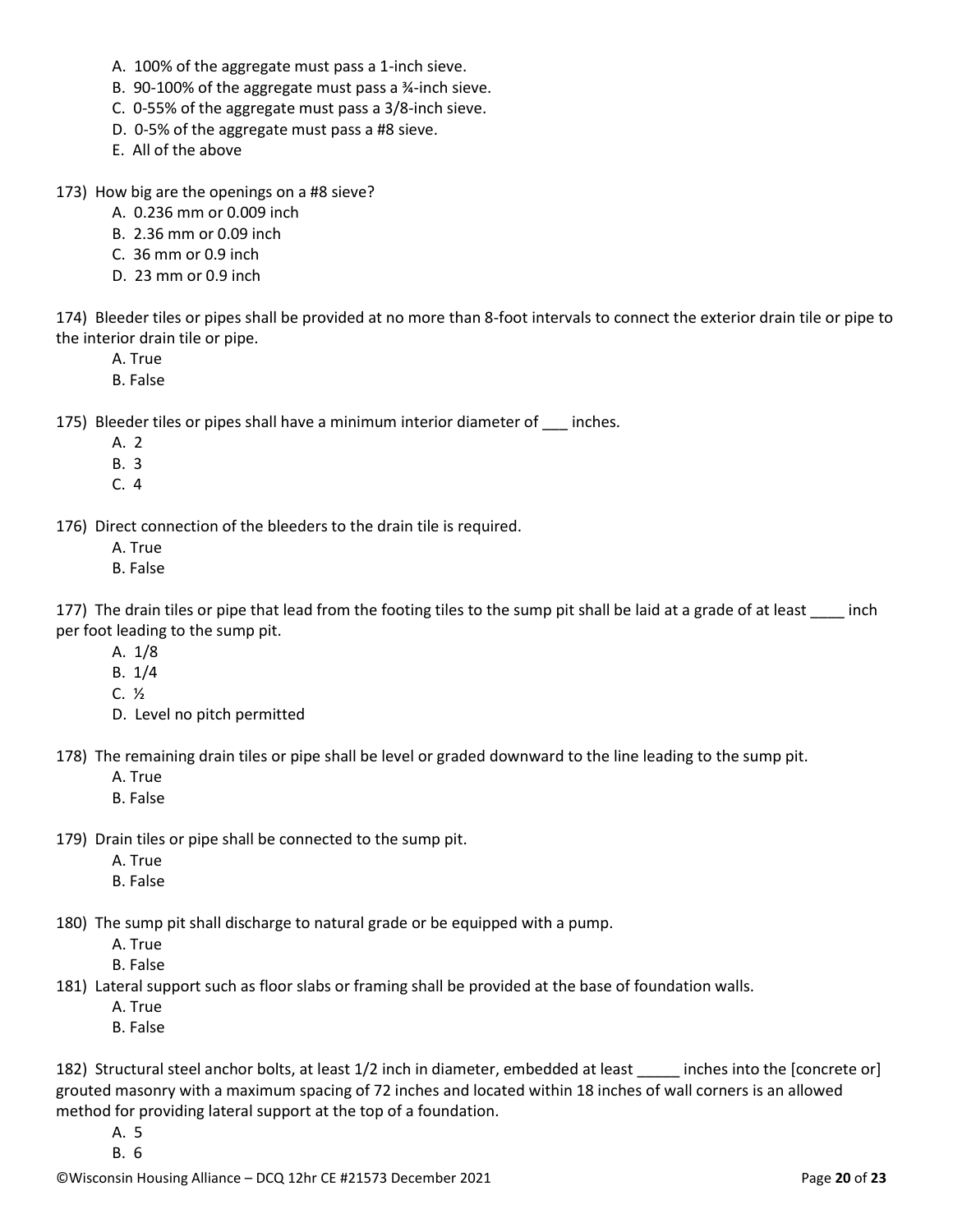- C. 7
- D. 8

183) Floor framing shall be fastened to the sill plate by one of the following methods:

- A. Mechanical fasteners
- B. In accordance with structural analysis
- C. In accordance with the fastener table printed in the code
- D. All of the above.

184) When concrete floors are provided, the thickness of the concrete shall measure at least \_\_\_\_inches.

- A. 2
- B. 3
- C. 6

185) When a concrete floor is placed in clay soils, a \_\_\_\_-inch thick base course shall be placed in the subgrade consisting of clean graded sand, gravel or crushed stone.

- A. 2
- B. 3
- C. 4
- D. 6

186) Walls shall be designed to withstand a horizontal wind pressure of at least pounds per square foot applied to the vertical projection of that portion of the dwelling above grade.

- A. 20 pounds
- B. 30 pounds
- C. 35 pounds

187) There are 8 locations in which flashing shall be provided.

- A. True
- B. False

188) When piping or ductwork is placed in an exterior wall or an interior load-bearing wall, such that at least half of the top plate is removed, the plate shall be reinforced with a steel angle at least 2 inches by 2 inches by gauge thick.

- A. 10
- B. 20
- C. 25

189) Where a masonry foundation wall has an open top course, a bottom plate at least as wide as the foundation wall shall be fastened to the foundation.

- A. True
- B. False

190) Notching and boring of columns or posts is allowed in all circumstances.

- A. True
- B. False
- 191) Steel posts or columns shall be sized according to:
	- A. Manufacturer's testing
	- B. Manufacturer's listing
	- C. Both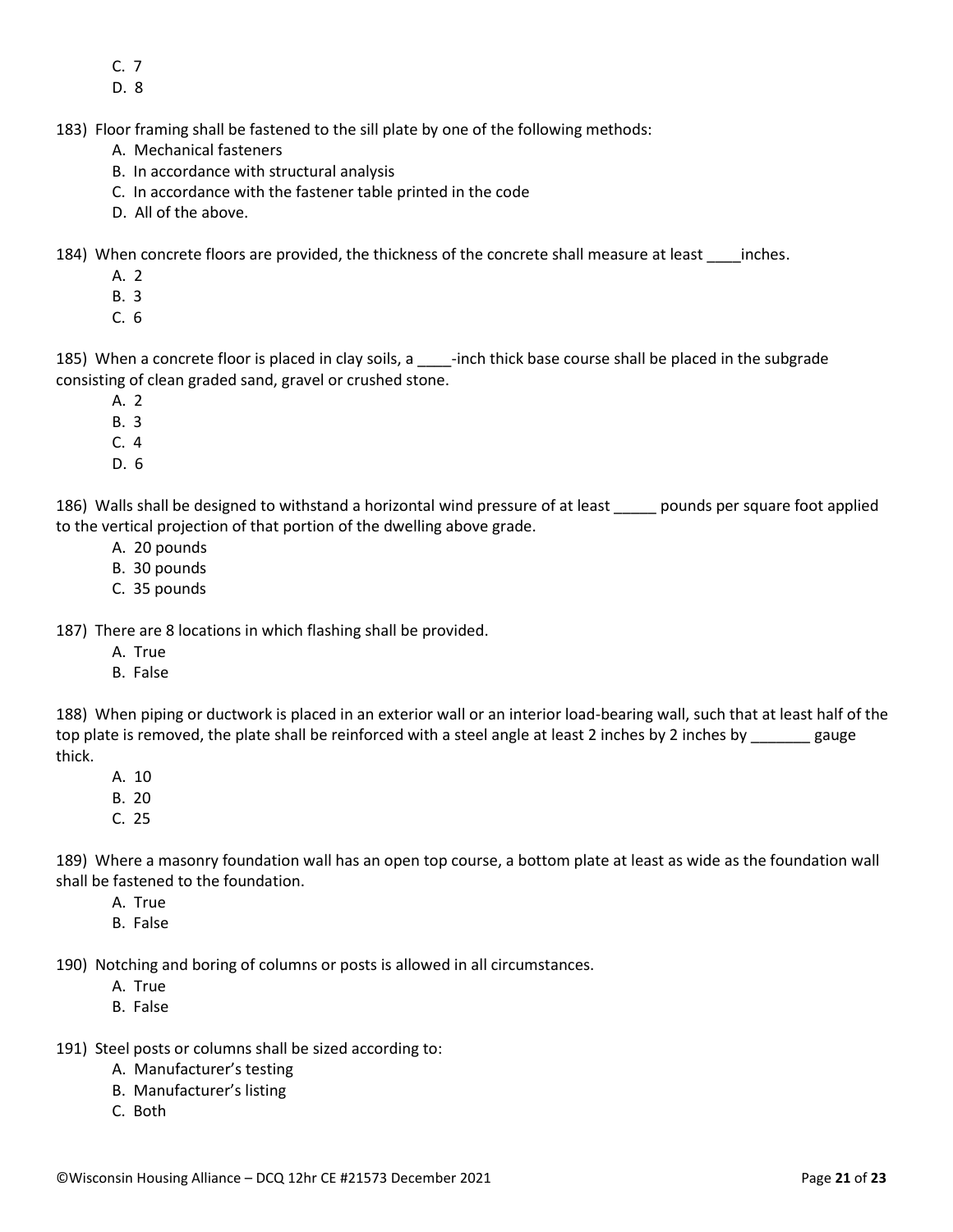192) Wall bracing methods found in SPS 321.25 are acceptable, however, wall bracing methods can also be used that are engineered by following accepted engineering practices.

- A. True
- B. False

193) Mortar shall be mixed for at least minutes after all ingredients have been added with the maximum amount of water to produce a workable consistency.

- A. 2
- B. 3
- C. 4

194) Roofs shall withstand a pressure of at least pounds per square foot actin upward normal to the roof surface.

- A. 15
- B. 20
- C. 30

195) Roof members spanning feet or less measured from the outermost edge of the roof shall be permanently fastened to the top plate of load bearing walls using toe-nailing or engineered clips, straps or hangers.

- A. 4
- B. 6
- C. 8

196) All roofs shall be designed and constructed to assure drainage of water.

- A. True
- B. False
- 197) Masonry chimneys may rest upon wood.
	- A. True
	- B. False

198) With few exceptions, all dwellings constructed within a floodfringe area shall be elevated so the lowest floor and all basement floor surfaces are located at or above the base flood elevation.

- A. True
- B. False

199) HUD stands for the Federal Department of Housing and Urban Development.

- A. True
- B. False

200) A manufactured home unit is a complete manufactured home which when installed provides all the facilities for year-round occupancy.

- A. True
- B. False

# **After completing your exam what is next?**

Return Your Exam and pay the course fee!

Mail the following items to Wisconsin Housing Alliance, 258 Corporate Drive, Suite 200C, Madison, WI 53714

- ♦ Completed course exam
- ◆ \$90 check for course fee or call with credit card payment

©Wisconsin Housing Alliance – DCQ 12hr CE #21573 December 2021 Page **22** of **23**